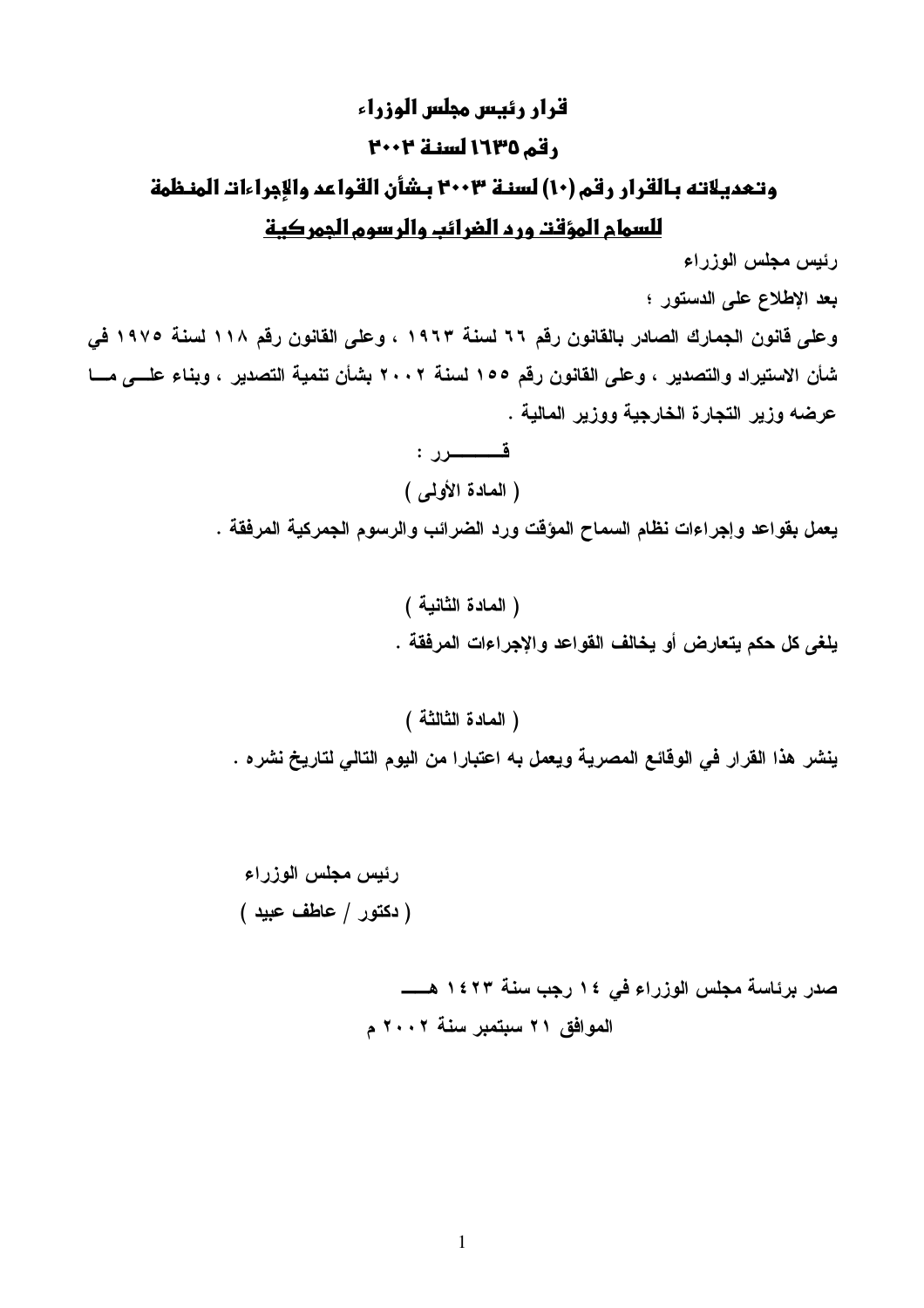# القواعد والإجراءات الهنظمة لسمام المؤقت ورد الضرائب والر سوم الجمر كية الفعــل الأول إدارة نظامه السمام المؤقت ورد الضرائب والرسوم الجمركية ور سوم الخدمات

### مادة (١)

تنشأ وحدة مركزية بوزارة المالية من ممثلين لمصلحة الجمارك والهيئة العامة للرقابة على الصادرات والواردات تخضع لإشراف وزير المالية بالاشتراك مع الوزير المختص بالتجارة الخارجية ويكون رئيسها من خبراء وزارة المالية ونائب رئيسها من خبراء الوزارة المختصة بالتجارة الخارجية . ويصدر بتشكيل الهيكل التنظيمي لهذه الوحدة واختصاصات العاملين بها قرار من رئيس مجلس الوزراء بناء على عرض وزير المالية بالاتفاق مع الوزير المختص بالتجارة الخارجية . وتختص هذه الوحدة بما يأتي :

- وضع نظام متطور لحفظ البيانات والمعلومات الخاصة بنظامي السماح المؤقت ورد الضرائب والرسوم الجمركية .
- استلام ومراجعة وحفظ الضمانات بكافة أنواعها المقدمة من أصحاب الشأن أو المحالة إليها من الوحدات الفرعية بعد إضافتها على حساب المتعامل .
- استلام وحفظ تقارير الجهات المعنية الخاصة بنسب الهالك والتي ترد إليها مباشرة أو التي تحال إليها من الوحدات الفرعية .
	- تخصيم ورد الضمانات فور انتهاء الغرض منها في ضوء التسوية التي تمت بالوحدات الفرعية.
		- بحث أية مشاكل تعرض عليها أو تحال إليها من الوحدات الفرعية والبت فيها .
- وضع ضوابط رد الضرائب والرسوم التي ينص عليه القانون على ردها والبت في المشاكل التي تعرض عليها أو تحال إليها من الوحدات الفرعية .
	- متابعة نتائج تطبيق النظام ومدى تأثيرها على تنمية الصادرات .
- الإشراف والتوجيه ومتابعة الجرد السنوي للوحدات الإنتاجية والذي يقام تحت إشراف مصلحة الجمارك وفقا لأحكام المادة (٩٨) من قانون الجمارك .
- رفع تقرير ربع سنوى لتقييم الأداء ويعرض على وزير المالية والوزير المختص بالتجارة الخارجبة .

#### مادة (٢)

تنشأ الوحدات الفرعية في الموانئ والمنافذ البحرية والبرية والجوية ، ويتم الاتفاق بين وزير المالية والوزير المختص بالتجارة الخارجية على أماكن تلك الوحدات في المنافذ المشار إليها وعلى اختيار رؤساء ونواب الوحدات الفرعية ، كما يصدر بتشكيل الهيكل التنظيمي واختصاصات الوحدات قرار من رئيس مجلس الوزراء بناء على عرض وزير المالية والوزير المختص بالتجارة الخارجية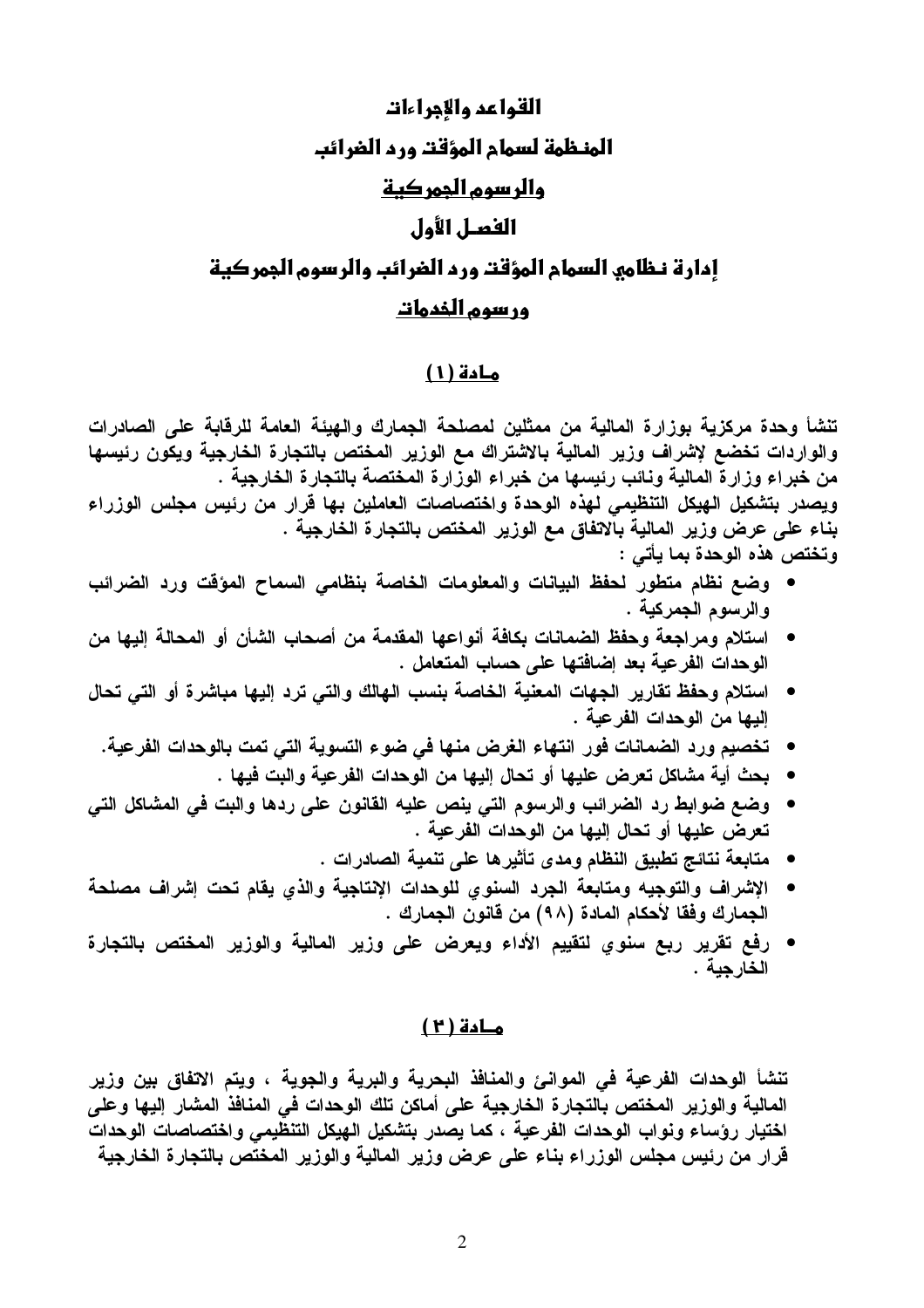ـــــ النظر في الطلبات التي تقدم من المستوردين والمصدرين للاستفادة من نظامي السماح المؤقت ورد الضريبة وقبول القيد في سجل المتعاملين في هذين النظامين . ـــــــــ استيفاء إجراءات الصادر والوارد بالنسبة لنظام السماح المؤقت . ـــــ إتمام إجراءات رد الضرائب والرسوم الجمركية على ما يتم تصديره تحت نظام رد الضرائب (الدروباك ) ويتبع رؤساء الوحدات الفرعية الوحدة المركزية في جميع المسائل الفنية، ولا يجوز إصدار تفسيرات أو تعليمات ذات طابع فنى يتصل بتنفيذ أحكام هذا القرار، إلا بعد موافقة وزير المالية والوزير المختص بالتجارة الخارجية بناء على عرض رئيس الوحدة المركزية.

## الفصل الثاني

#### نظام السمام المؤقت

#### $(1)$  and  $\overline{1}$

يقصد بنظام السماح المؤقت الإعفاء بصفة مؤقتة من الضرائب الجمركية وغيرها من الضرائب والرسوم لما يتم استيراده من مواد أولية وسلع وسيطة بقصد إجراء عمليات تصنيعية عليها ومن مستلزمات إنتاج السلع المصدر ة ومن الأصناف المستوردة لأجل إصلاحها ۖ أو تكملة تصنيعها ثم تصدير ها ، وتعفى هذه المواد والسلع والمستلزمات والأصناف من القواعد الاستيرادية التي تنظمها لائحة القواعد المنفذة لأحكام القانون رقم (١١٨) لسنة ١٩٧٥ في شأن الاستيراد والتصدير .

#### مــادة ( ٤ )

يشترط للتمتع بالإعفاء المنصوص عليه في المادة السابقة ، ما يأتي : أولا : إيداع تأمين أو ضمان بقيمة الضرائب والرسوم بأي صورة من الصور الآتية منفردة أو مجتمعة : ۔ ضمان مصرفی . ـــــ ضمان أصول المنشأة بواقع ٨٠% من صافي حقوق الملكية للمنشأة وفقا لتعريـــف الجهــــاز المركــــز ي للمحاسبات ، وفقا لتقرير أحد مراقبي الحسابات الذين تضمهم قائمة يصدر به قرار مسن وزيسر الماليسة والوزير المختص بالتجارة الخارجية . ــــ تعهد شخصـي من المنشآت التي تعمل بنظام التصدير لمدة لا تقل عن ثلاث سنوات سابقة علــــي تقـــديم طلب استخدام هذا النظام ويشترط ألا يكون مقدم التعهد قد أرتكب أية مخالفات السماح المؤقت ؛ ويـــسمح لهذه المنشآت بتقديم التعهد في حدود لا تجاوز. ٢٠% من أعلى قيمة لصادراتها خلال أية سنة من السنوات الثلاثة السابقة . ويجوز استخدام الرصيد المتبقى من خطابات الضمان المودعة بالوحدة عن عمليات ســـابقة فـــى ضـــمان المستحقات عن بضائع أخر ي واردة بهذا النظام كما يجوز تقديم ضمان عن الكميات المتبقية من البــضائع في حالة التصدير الجزئي مقابل استرداد الضمان الأصلي . ثانيا : يلتزم المصدر بالتصدير أو البيع إلى الجهات المعفاة أو التصرف فيها وفقا للقواعد المنظمــــة لهـــذا الشأن خلال سنتين من تاريخ الإفراج ، ويجوز إطالة هذه المدة لمدة أو لمدد أخرى بما لا يجـــاوز ســـنتين

بقرار من وزير المالية أو من يفوضه ، فإذا انتهت هذه المدد دون إتمام ذلك أصبحت الضرائب والرســــوم مستحقة من تاريخ دخول هذه المواد والأصناف إلى البلاد وواجبة الأداء مضافاً إليها ضريبة إضافية بواقع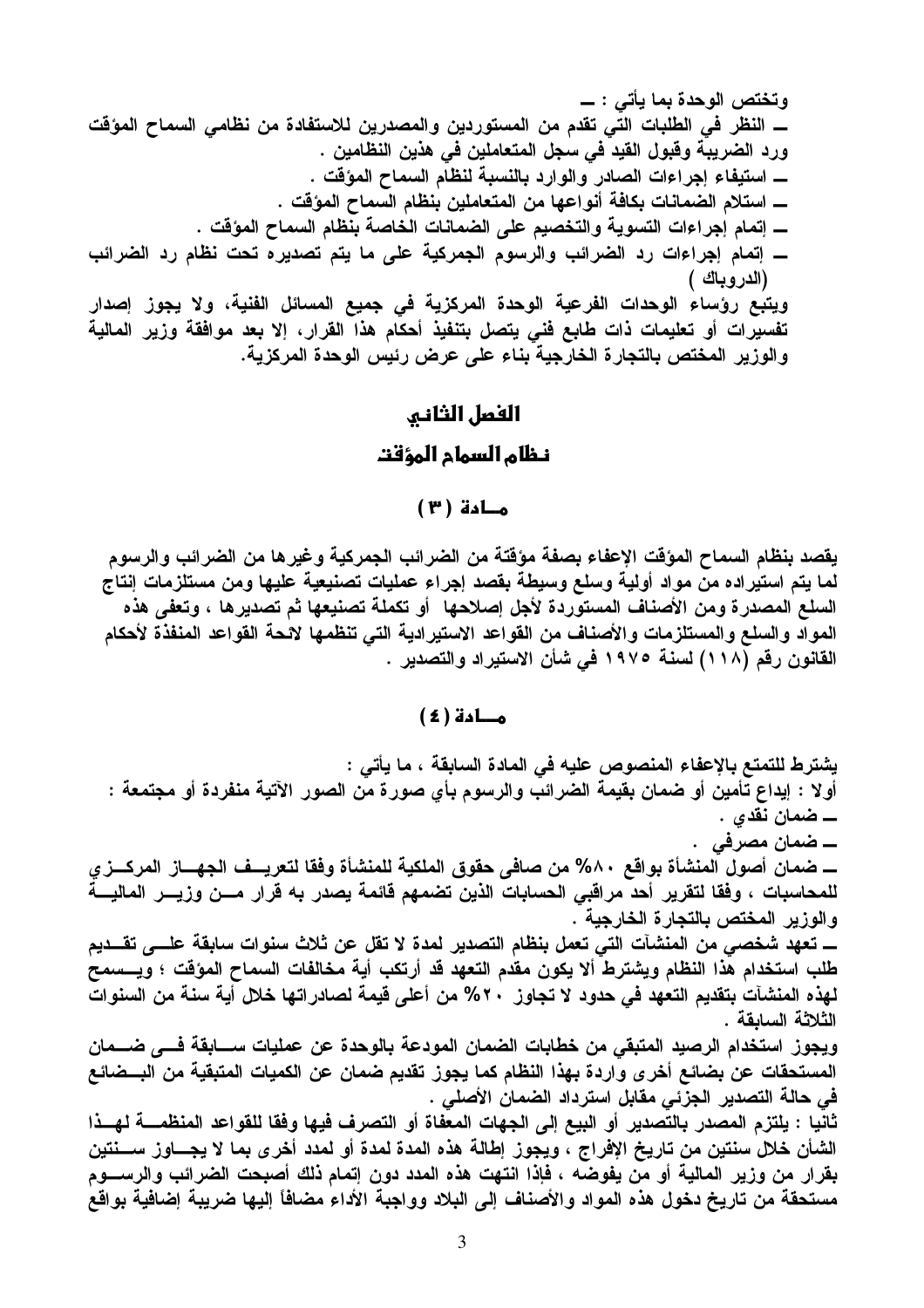٢ % شهريا من قيمة الضرائب والرسوم المستحقة عن كل شهر تأخير فــضلاً علـــي اســتيفاء القواعــد الاستبر ادبة .

مـــادة (٥)

تغطى الضمانات المقدمة من الوحدات الإنتاجية المستوردة ٢٥% من قيمة الضرائب والرسوم المـــستحقة وذلك بالنسبة للسلع المستوردة بنظام السماح المؤقت ، وبنسبة ٥٠% على الأقل بالنسبة للأقمشة تكسون نصفها على الأقل ضمانات نقدية ومصرفية ، وذلك كله بالشروط الآتية : ـــــــ يكون لدى الوحدة الإنتاجية ترخيص بمزاولة النشاط وبدأت في الإنتاج لمدة سنة مالية علــــي الأقـــل ، ويثبت ذلك بتقديم صورة ترخيص المزاولة وشهادة من الجهة المشرفة على النشاط . ـــــ أن تكون الوحدة مقيدة في السجل التجار ي . ــــــــ أن يكون لدى الوحدة ملف ضريبي أو أن تكون متمتعة بإعفاء ضريبي . وتسجل هذه البيانات عند بداية التعامل بنظام السماح المؤقت وفي حالة استيراد السلعة لأول مرة . وفي غير ذلك من الأحوال يتعين أن تكون الصمانات المقدمة من الجهة المستوردة ضمانات تغطـــى كامـــل قيمة الضرائب والرسوم المستحقة على السلع المستوردة بنظام السماح المؤقت علـــي أن يكـــون نـــصفها ضمانات نقدية أو مصرفية .

#### مادة ( ٦ )

تتبع الإجراءات التالية بالنسبة إلى السلع الواردة بنظام السماح المؤقت : أولاً : يقوم صاحب الشأن أو من ينوب عنه باستيفاء شهادة الإجراءات الجمركية ويسلمها إلـــي الوحـــدة الفرعية المختصة ، مرفقا به : ــــــ أذن التسليم . ـــــ شهادة المنشأ في حالة طاب الإعفاء من الضرائب والرسوم الجمركية على السلع الواردة من دول مبرم معها أتفاق تفضيلات جمركية . ثانياً : تتولى الوحدة الفرعية ما يأتى : ــــ تسجيل الشهادة في دفتر ٢ £ وإدخال بياناتها بالحاسب الآلي . ـــــــ تشكيل لجنة تضم ( مأمور حركة ، مأمور تعريفة، مسئول عن الفحـــص ) لمعاينـــــة الرســـــالـة وتحديـــد الصنف والكمية والبند الجمركي ومراجعة الأسعار وتحديد الرسوم ، حجز ثلاث عينات من كل صنف ويستم تحريزها والتوقيع عليها من مأمور الحركة ومسئول الفحص والمستورد أو مندوبه وتحتفظ الوحدة بإحداها وترسل الثانية إلى مصلحة الرقابة الصناعية وتسلم الثالثة لإلى المستورد أو مندوبه ويجوز بناء على طلب المستورد تحريز أكثر من عينة إضافية لاستخدامها في التصدير في أكثر من منفذ ، وفي حالة تعذر سحب عينات يتم أرفاق كتالوجات أو رسومات أصلية صادرة من المنتج تمكن من المطابقة عند التصدير . ـــــــ اِصدار أذن اِفْراج الوارد ( كشف استخلاص ) ويسلم إلى المستورد بعد إدراجه بالحساب الآلــــي بحيـــث يتضمن كافة بيانات الرسالة وكذا صورة من البيانات التي تم إدخالها إلى الحاسب الآلي . ــــ استلام الضمان ( البنكي أو النقدي ) وفي حالة وجود أرصدة ضمانات للمستورد أيا كان نوعهــــا تقـــوم الوحدة بالتخصيم من هذه الضمانات .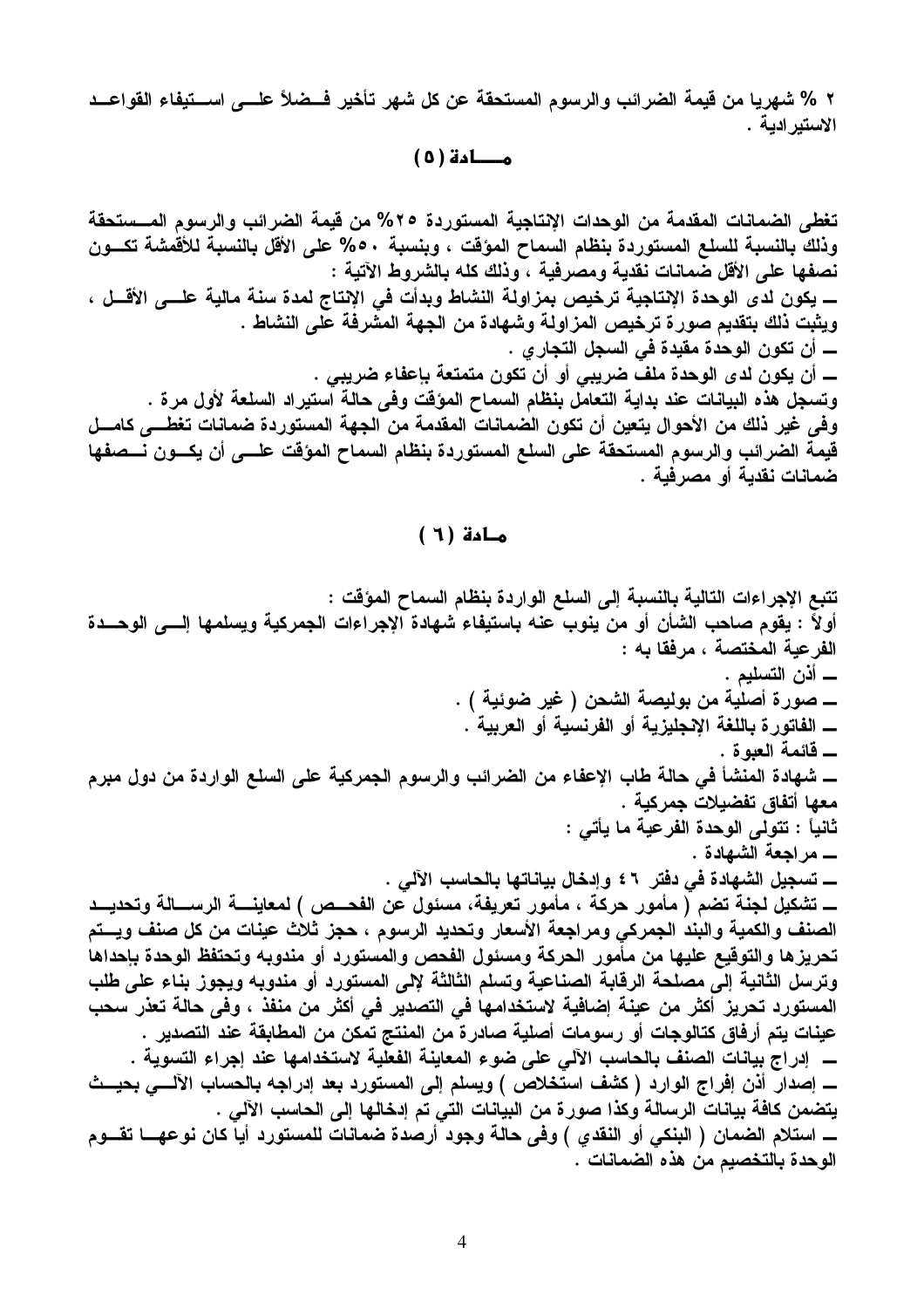ـــــ تقوم الوحدة بإدراج بيانات الضمانات المسلمة إليها ثم تقوم بإرسالها الكترونيا إلى الوحـــدة المركزيــــة وتسجل بيانات الضمانات على شهادة الوارد . ـــ تسليم المستورد أذن إفراج الوارد ( كشف الاستخلاص ) يتضمن كافة بيانات الرسالة وكذا صورة مـــن البيانات التي تم إدخالها إلى الحاسب الآلي . ويجب الانتهاء من هذه الإجراءات في مدة أقصاها أربعة وعــشرون ســـاعة مـــن اســـتكمال المـــستورد للمستندات اللازمة ، وفي حالة عدم الانتهاء منها خلال هذه المدة ، يقوم رئيس الوحدة الفرعيــــة بــــإبلاغ رئيس الوحدة المركزية بمبررات التأخير في الانتهاء من الإجراءات لاتخاذ اللازم وأعــداد تقريـــر بــذلك للعرض على وزير المالية والوزير المختص بالتجارة الخارجية .

 $(V)$  مادة

تتبع الإجراءات التالية عند التصدير بنظام السماح المؤقت : أولاً : يقوم المصدر أو مندوبه باستيفاء شهادة الصادر على أن يوضح بها أرقام شهادات الوارد للأصناف الداخلة في إنتاج الأصناف المصدرة ، وتسليم الشهادة إلى الوحدة الفرعية التي تقوم بمراجعاتها وإدراجها بدفتر (٢ ٤ ) وإدخال بياناتها بالحاسب الآلي . ثانيـــا : تتولى الوحدة الفرعية بتعيين اللجنة التي تتولى المعاينة وإتمام إجراءات الصادر للرســــالة علــــي طالما تم قبل معاينة الرسالة . ــــــ معاينُــة الرسـالـة ومطابقتـها بـالـعينـات المحرزة لدى الـجمرك أو المصدر ( فـي الـحالات التـي ســـحب منـهــــا العينات ) ويعاد تحريزها بعد المعاينة . ـــ مطابقة البيانات المسجلة فى شهادة الصادر بالمعاينة الفعلية وفى حالة وجود أية مخالفات تطبق الأحكام الواردة بقانون الجمارك . وتسليم إحداها لصاحب الشأن وتحتفظ الوحدة بالعينة الثانية ، ويسمح بتصدير الرســـالـة علــــى أن تقــــوم الوحدة بمطابقة العينة بعد ذلك سواء على العينة المسلمة للمصدر أو العينة المحفوظة بالوحدة الفرعية . ــــ تقوم الوحدة الفرعية بإجراء أية تصحيحات على ما سبق إدخاله إلى الحاسب الآلي على ضوع المعاينة الفعلية . ــــ تقوم الوحدة بتسليم المصدر أذن أفراج الصادر لإتمام إجراءات الشحن والتأشير عليها مـــن الجمــــارك والتوكيل الملاحي بما يفيد تمام التصدير . ــــ تسليم المصدر صورة ضوئية من شهادة الصادر معتمدة من الجمرك طبـــق الأصـــل وتكـــون الـــصورة صحيحة ومقبولة للاستخدام في أي من الأغراض التي تحتاج إلى شهادة الصادر\_ ضريبة المبيعات ، والرد الضريبي واستخدامات أخرى ــــ وللمصدر الحصول على أي عدد من الصور الموثقة لشهادة الـــصادر دون

أي أعباء مالية .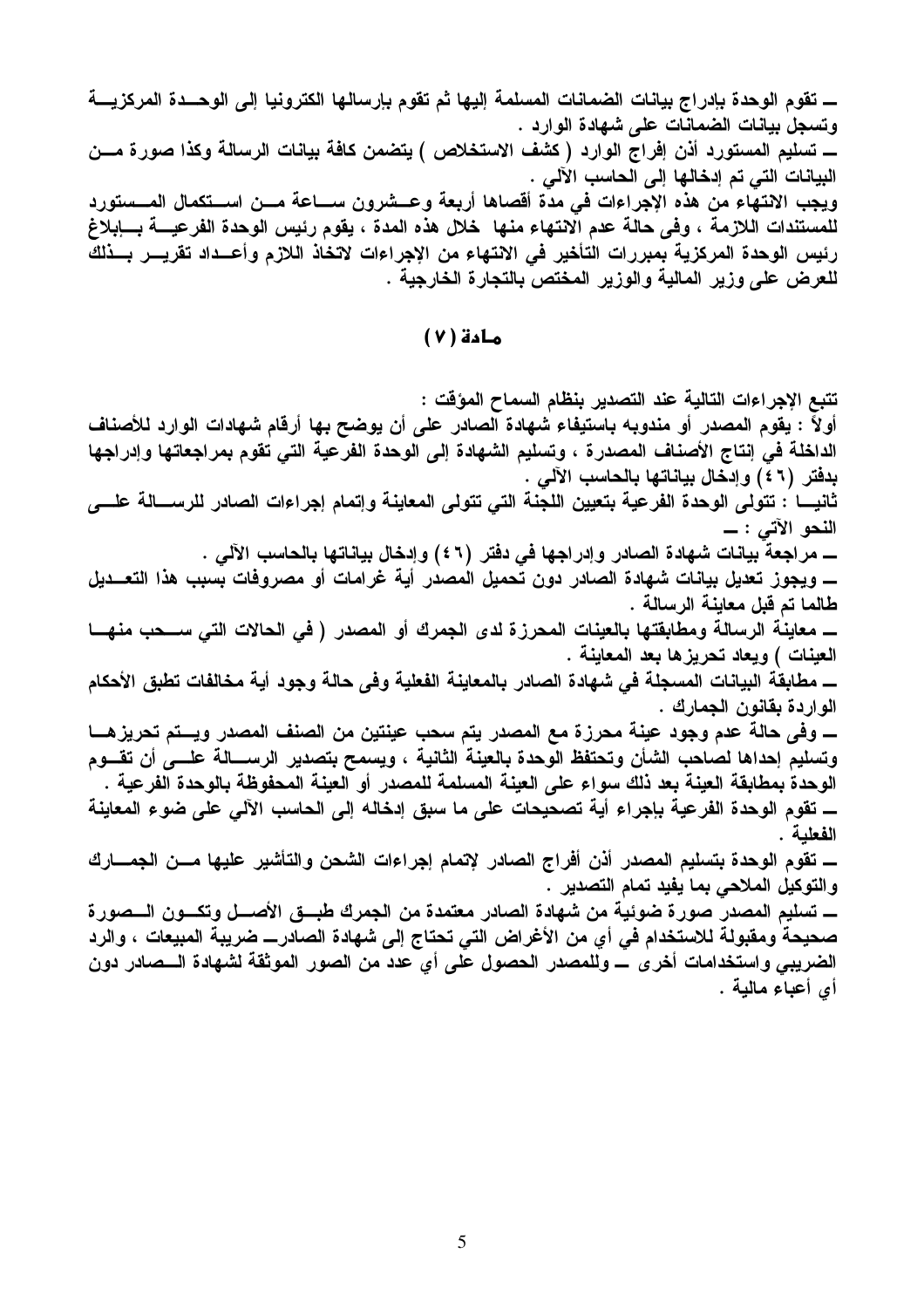#### $(\wedge)$  مــادة

تتبع الإجراءات التالية بالنسبة إلى الرسائل المباعة لجهات معفاة كليا أو جزئيا من الــضرائب والرســـوم الجمركية والمطلوب تمتعها بنظام السماح المؤقت : أو لأ : (١) يقوم صاحب الشأن أو من ينيبه باستيفاء النموذج المعد ( المرفسق ١ ) لهسذا السشأن بالوحسدة الفرعبة مرفقا به : ــــــ فاتور ة تفصيلية بالأصناف المعفاة . ــــ شهادة من الهيئة المشرفة على الجهة المعفاة المباع لها موضحا بها سند الإعفاء . (٢) يقدم النموذج بعد استيفائه إلى الوحدة الفرعية التي تقوم بمراجعته وإدراجه بدفتر (٤٦) وإدخـــال بياناته إلى الحاسب الآلى . ثانبـــا : تقوم الوحدة الفرعية التي تتولى معاينة الرسالة ومطابقتها على الشهادة الصادرة من الهيئة المشرفة وفاتورة البيع وأمر التوريد . ــــــ تقوم إدار ة الإعفاءات بالقطاع الجمركي المختص بمراجعة مستندات الإعفاء وســـنده والتأكـــد مـــن مطابقة الأصناف المباعة ( على ضوع المعاينة الفعلية ) لنص الإعفاء والتأشير بما يلزم على النموذج وإرساله إلى الوحدة الفرعية لإتمام الإجراءات . بأصل النموذج لإتمام الإجراءات الرد بموجبه . يتم إخطار الإدارة العامة لمتابعة الإعفاءات بصورة معتمدة من النموذج لأعمال شئونها .

#### مادة ( ۹ )

تتبع الإجراءات التالية عند التسوية على الرسائل المصدرة بنظام السماح المؤقت أو المباعة للجهسات المعفاة وفقا لهذا النظام : أولا : يقوم المصدر بطلب تسوية إلى الوحدة الفرعية أو الوحدة المركزية على أن يحـــدد بالطلـــب البيانــــات الأتمة : ـــــ شهادة البيع للجهات المعفاة والمعتمدة من الوحدة الفرعية بعد موافقة جهات الرقابة النوعية علــــى الصادرات والواردات (۱) . ــــــ تقارير الجهات المعنية الخاصة بنسب الهالك . ثانيــــا : تقوم الوحدة فور التقدم بطلب التسوية بإتمام الإجراءات الخاصة بالتسويات : تجمع فيها كافة البيانات الواردة من الوحدة الفرعية . ومراجعتها والتأكد من صحتها والمبالغ أو الضمانات التي يتعين ردها أو الإفراج عنها أو تسويتها . ــــــ تقوم الوحدة المركزية بإرسال تأكيد رد أو الإفراج عن الضمانات إلى الوحدات الفرعية فور استقبال البيانات من الوحدة الفرعية .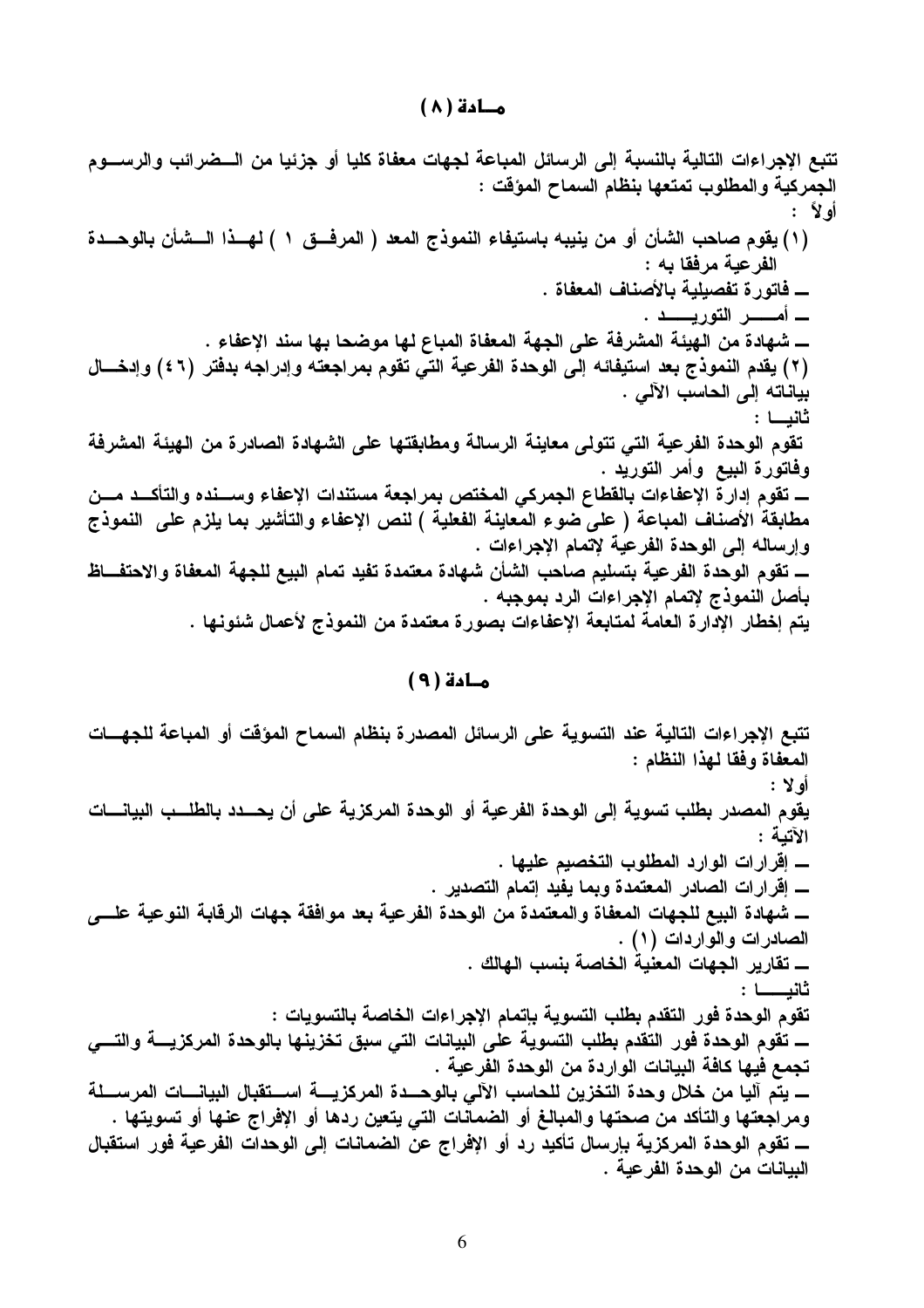ــــــ تقوم الوحدة الفرعية بطباعة كشف الحاسب الآلي ( أشعار) بالمبالغ أو الضمانات أو التعهدات التي سيتم ردها أو الإفراج عنها أو تسويتها وتسليم الكشف ( الأشعار) إلى صـــاحب الـــشأن بعــد ختمـــه وتسجيله بسجل خاص ينشأ لهذا الغرض ، ولصاحب الشأن الحصول على كشف بأرصدة أذون السوارد و أرصدة ضماناته .

# الفمـل الثالث

# قواعد التصرف في السلع الواردة بنظام السمام المؤقت في غير الأغراض التي استوردت من أجلما

#### مـادة (١٠)

يجوز التصرف في المواد والأصناف المستوردة بنظام السماح المؤقت برسم الإفراج النهسائي سسواء للإنتاج أو للاتجار وفقا للقواعد الآتية : أ \_ يقوم صاحب الشأن باستيفاء إقرار الوارد رسم الإفراج على النموذج المعد لهذا الـــشأن علــــي أن يحدد به الأصناف المطلوب التصرف فيها وأرقام إقرارات الوارد برسم السماح المؤقت الخاصة بهــذه الأصناف مع استيفاء القواعد الاستيرادية التي تتضمنها لائحة القواعد المنفذة لأحكام قانون الاسستيراد و التصدير . ب ــــ يقوم صاحب الشأن بتقديم إقرار الوارد إلى الوحدة الفرعية لمراجعته وإدخال بياناتـــــه بالحاســـب الألمى . ج \_ تقوم الوحدة بتعيين لجنة خلال ثمانية وأربعين ساعة للقيام بمعاينة الأصناف المطلوب التـــصرف فيها لتقدير والضرائب والرسوم والمصروفات المطلوب تحسصيلها والتأكسد مسن اسستيفاء القواعسد الاستيرادية وما يفيد موافقة جهة الرقابة النوعية على الصادرات والواردات ، وفي حالة عدم استيفاء ذلك يحال المر للجهات المختصة لاتخاذ الإجراءات اللازمة في هذا الشأن . د ـــ تقوم الوحدة الفرعية بعد استيفاء إقرار الوارد بتحصيل الضرائب والرسوم والمصروفات مـــضافاً إليها ضريبة أضافية بواقع ٢% شهريا من قيمة الضرائب والرسوم المستحقة عن كل شهر اعتبـــارا من تاريخ دخول هذه المواد والأصناف إلى البلاد . ٥ ـــ تقوم الوحدة بتسليم صاحب الشأن إقرار إفراج نهائي عن الأصناف التي يتم التصرف فيهــــا بعـــد اعتمادها وبعد موافقة جهات الرقابة النوعية على الصادرات والواردات ، على أن تحدد به الأصـــناف التي تم التصرف فيها وإقرار وارد السماح المؤقت (٢) . و ـــــ تقوم الوحدة الفرعية بإتمام إجراءات تسوية إقرار الإفراج النهائي وفقا لذات إجراءات شــــهادات الصادر .

#### مـادة (١١)

تلتزم الجهات التي قامت بالاستيراد بنظام السماح المؤقت أن تقوم بجرد سنوي لما تم استيراد تحــت هذا النظام بإشراف مصلحة الجمارك ، على أن يتم ذلك خلال شهرين على الأكثر مـــن تــــاريخ تقـــديم صاحب الشأن لطلب الجرد، وتخطر الوحدة المركزية بنتيجة الجرد لاتخاذ الإجراءات القانونية في هــذا الشأن .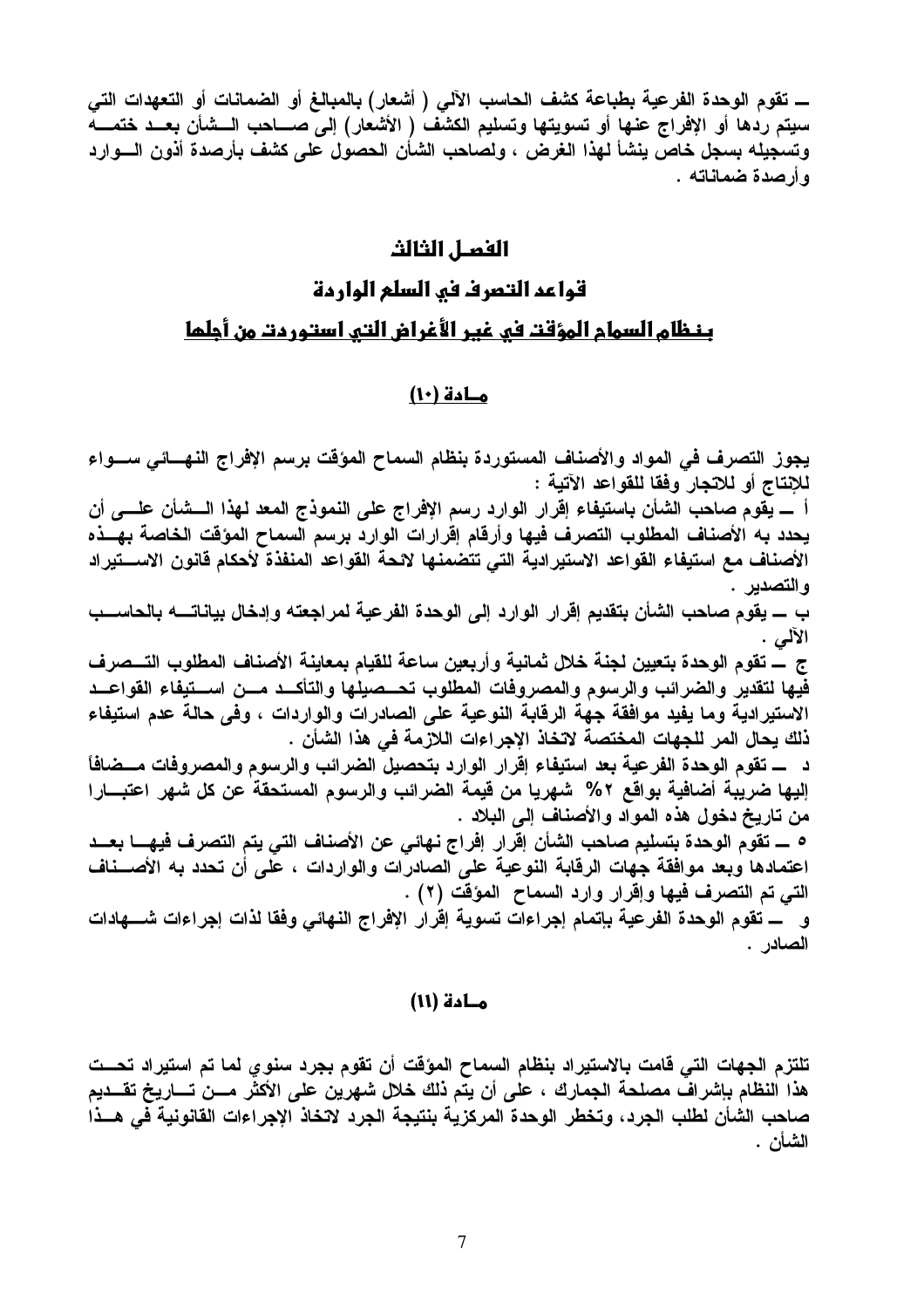وفي حالة عدم حضور ممثل مصلحة الجمارك في الميعاد المحدد للجرد تقوم الجهسات المسشار إليهسا بإتمام إجراءات الجرد وإخطار الوحدة المركزية بنتيجته ، وللوحدة المركزية في هذه الحالة أن تتحقق من نتائج الجرد خلال أسبوع على الأكثر من تاريخ إبلاغها . وفي حالة عدم التحقق خلال هذه الفترة تلتزم الوحدة المركزية بإجراء عمليات التسوية بذات الأسلوب الموضح بالمادة (٩) وبعد استيفاء القواعد الاستيرادية وموافقة جهة الرقابة النوعية على السصادرات و المو ار دات .

#### مطدة (١٢)

عند التصرف فيما تم استيراده بنظام السماح المؤقت في غير الحالات المنصوص عليها في المسادتين (٩) و (١٠) ، دون موافقة الوحدة المركزية تلتزم الجهات المستوردة بالتقدم إلى الوحــدة المركزيـــة لسداد الضرائب والرسوم والمصروفات المستحقة في تاريخ دخول هذه الأصناف إلى البلاد مضافا إليها ضريبة إضافية قدرها ٤% شهريا اعتبارا من تاريخ الإفراج برسم السماح المؤقت وبـــشرط اســـتيفاء القواعد الاستيرادية وموافقة جهة الرقابة النوعية على الصادرات والواردات . ويتم تسوية الكميات التي تم التصرف فيها بذات الإجراءات المنصوص عليها في المادة (٩) . ويعتبر تصدير المواد المستوردة بحالتها الأصلية تصرفا في الغرض المصرح به ويترتب عليه استرداد الضمانات المقدمة عن الاستيراد .

# الفعيل الرابع

# إجراءات رد الضرائب

#### والرسوم الجمركية ورسوم الخدمات

#### مادة (١٣)

ترد الضرائب والرسوم الجمركية ورسوم الخدمات التى تحملتها المواد الأجنبية التى اســـتخدمت فـــى صناعة المنتجات المحلية المصدرة بشرط نقلها إلى منطقة حرة أو إعادة تصديرها أو بيعهـــا لجهـــات تتمتع بالإعفاء الكامل من هذه الضرائب والرسوم لمدة لا تجاوز سنتين من تاريخ الإفراج ويجوز إطالة هذه المدة لمدة أو لمدد أخرى بما لا يجاوز سنتين بقرار من وزير المالية أو من ينيبه .

وتحد الضرائب والرسوم الجمركية ورسوم الخدمات التي ترد على كافة السلع المصدرة لجسان تسشكل لمهذا الغرض بقرار من نائب رئيس مجلس الوزراء ووزير الزراعة واستصلاح الأراضى بالنسبة للسلع الزراعية وبقرار من وزير الصناعة والتنمية التكنولوجية بالنسبة للسلع الصناعية ، ويضم تشكيل هذه اللجان المختصين في كل مجموعة سلعية وممثل عن مصلحة الجمارك .

وتصدر بالقواعد والإجراءات المنظمة لرد الضرائب الجمركية وغيرها من الضرائب والرسوم الأخسرى قرار من رئيس مجلس الوزراء في ما تحدده اللجان المشار إليها وبناء على عــرض وزيـــر الماليــــة و الوزير المختص بالتجار ة الخارجية للعمل بـها اعتبار ا من أول أكتوبر عام ٢٠٠٢ .

ويجوز بناء على أي طلب من الوحدات الإنتاجية أو المصدرة التقدم للجان المشار إليها لتحدد الضرائب والرسوم الجمركية ورسوم الخدمات التي يتعين ردها بالنسبة لمنتجات كل وحدة بــذاتها ، وذلــك بـــع العرض على وزير المالية والوزير المختص بالتجارة الخارجية .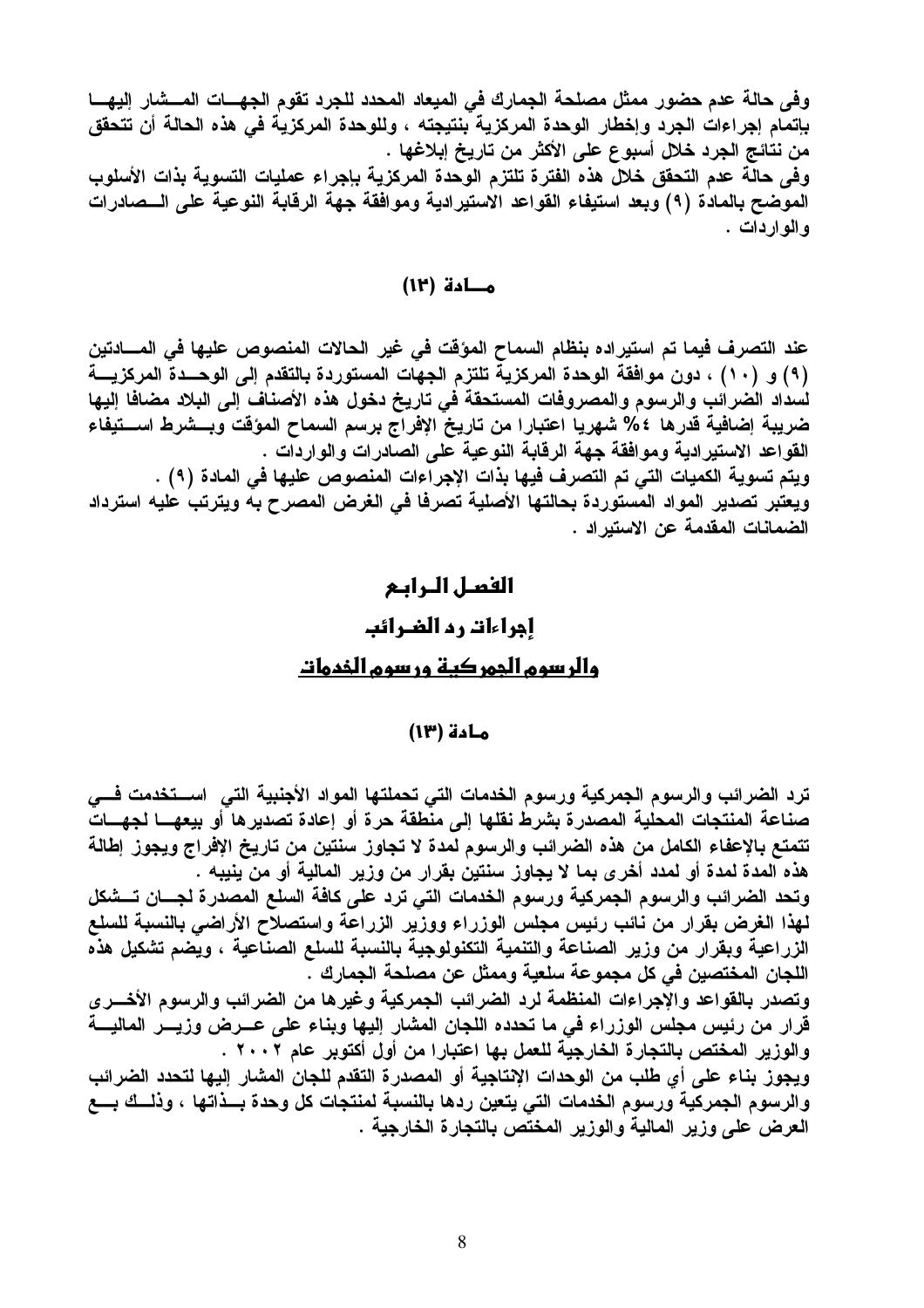#### مـادة ( ١٤ )

يتم فتح حساب خاص بالبنك المصري لتنمية الصادرات يستخدم في رد الضرائب والرسوم الجمركيــــة ورسوم الخدمات على السلع المصدرة على أن تقوم وزارة المالية بتغذية هذا الحساب لذلك الغرض .

#### مادة (١٥)

تتبع الإجراءات الآتية في شأن رد الضرائب والرسوم الجمركية ورسوم الخدمات : أولاً : السلع المصدرة إلى خارج البلاد أو المناطق الحرة : ــــــ يتقدم المصدر إلى الوحدة الفرعية بصورة معتمدة من شهادة الصادر تفيد تمام التصدير . لجداول الرد المعتمدة وإصدار أذن صرف أو " شيك " بالمبالغ المستحقة وذلك خــــلال مـــدة لا تجــــاوز أسبو عين . ـــــ يتم الصرف من البنك المصر ي لتنمية الصادرات أو خزينة الوحدة وفقا لرغبة صاحب الشأن . ــــــ يستوفى صاحب الشأن الإجراءات الموضحة بالمادة (٧) . ــــــــ يتقدم صاحب الشأن إلى الوحدة الفرعية بصورة معتمدة من الشهادة التي تفيد تمام البيــــع للجهــــة المعفاة . لجداول الرد المعتمدة وإصدار أذن صرف أو " شبِك" بالمبالغ المستحقة وذلك خــــلال مـــدة لا تجــــاوز اسبوعين . ـــــ يتم الصرف من البنك المصر ي لتنمية الصادرات أو خزينة الوحدة وفقا لرغبة صاحب الشأن . ثانيا : السلع المباعة لجهات معفاة كلياً أو جزئيا : ـــــ يستوفى صاحب الشأن الإجراءات الموضحة بالمادة (٧) . ــــــــ يتقدم صــاحب الشــأن إلـى الوحدة الفرعيــة بصور ة معتمدة من الشـهادة التـى تفيد تمـام البيــــع للجهــــة المعفاة . لجداول الرد المعتمدة وإصدار أذن صرف أو " شيك" بالمبالغ المستحقة وذلك خــــلال مـــدة لا تجــــاوز أسبوعين . ــــــــ يتم الصرف من البنك المصري لتنمية الصادرات أو خزينة الوحدة وفقا لرغبة صاحب الشأن .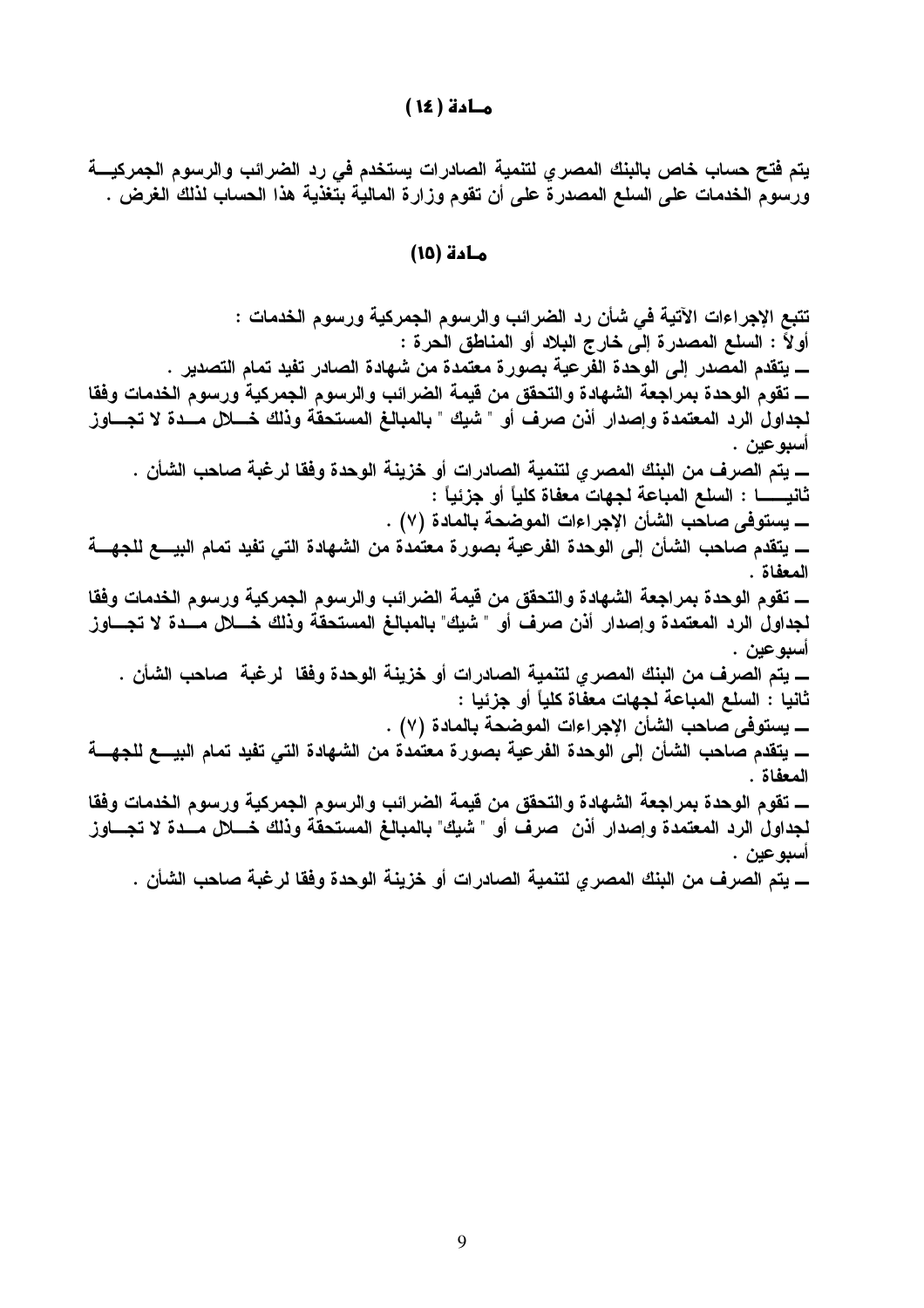# الفصل الخامس أحكام علمــة

# مادة (١٦)

يتم التعامل مع المستورد أو من ينيبه تحت نظام السماح المؤقت من خلال بطاقة آلية للمتعاملين بهذا النظام ويشترط للحصول على هذه البطاقة تقديم المستندات الآتية : ـــــ ترخيص مزاولة النشاط . ــــ البطاقة الاستيرادية ( بطاقة استيراد احتياجات بالنسبة للمشروعات الإنتاج ) . ـــ تعهد بإخطار الوحدة المتعامل معها بأية تغييرات في البيانات المقدمة .

### مادة (١٧)

بالنسبة للرسائل الواردة بنظام السماح المؤقت يعتد عند تقدير القيمة للأغراض الجمركيسة بمسا ورد بالمادتين (٢٢) ، (٢٣) من قانون الجمارك والقوانين المعدلة له واتفاقية تنفيذ المادة الـــسابعة مـــن اتفاقية الجات ووفقا للإجراءات الواردة بقرار وزير المالية رقم ٧٦٥ لسنة ٢٠٠١ في هذا الخصوص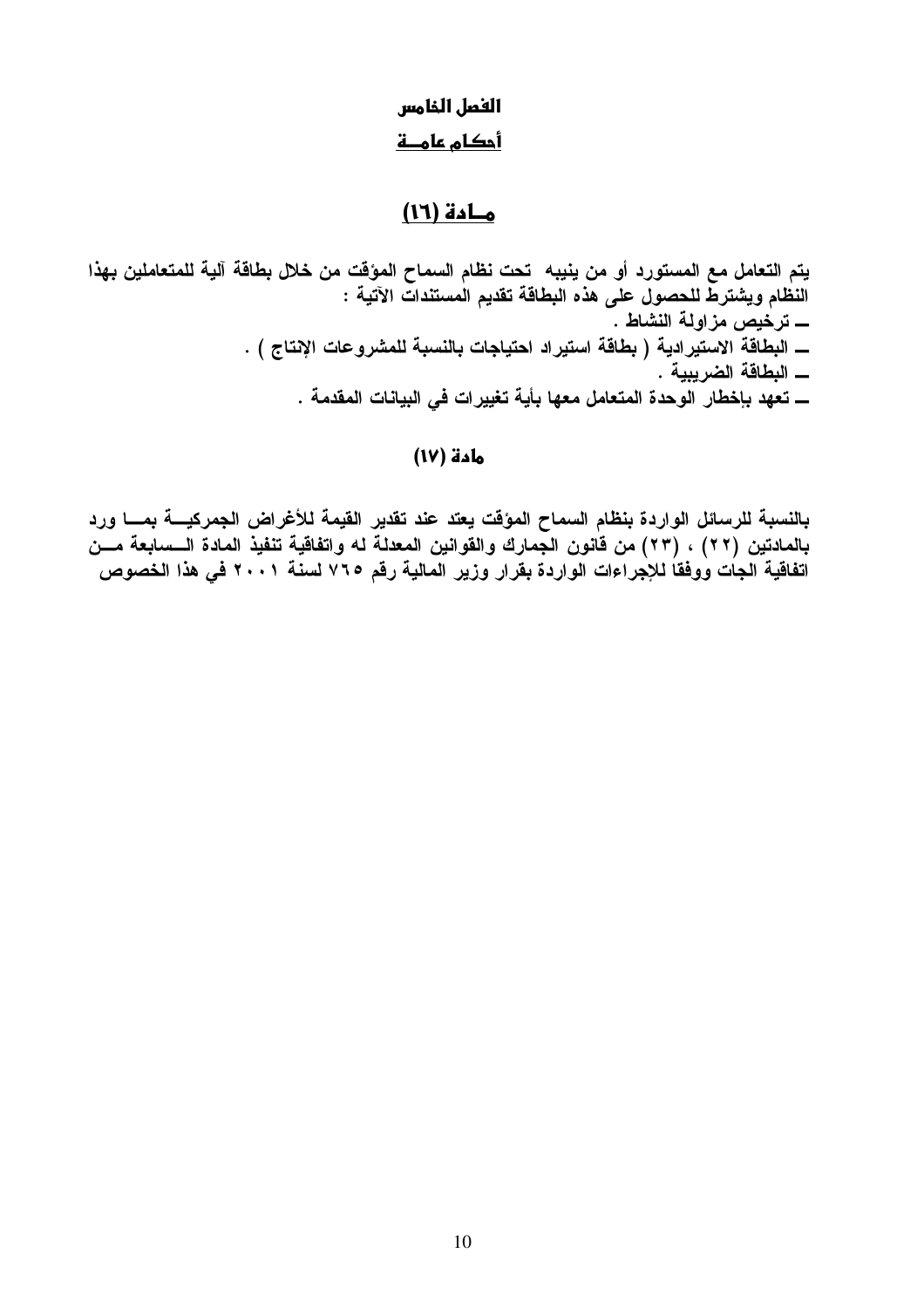# القواعد والإجراءات المنظمة للسمام المؤقت ورد الغرائب والرسوم الجمركية العادرة بالقانون ١٥٥ لسنة ٢٠٠٢ ولائحته التنفيذية العادر

### <u>بـما قرار رئيس مجلس الوزراء رقم ١٦٣٥ لسنـة ٢٠٠٢</u>

#### أحكـام عا<u>مـة : .</u>

١ ــــ يقصد بنظام السماح المؤقت الإعفاء بصفة مؤقتة من الضرائب والرسوم الجمركية وغيرها مـــن الضرائب والرسوم لما يتم استيراده من : \_ ـــــــ مواد أولية وسلع وسيطة بقصد إجراء عمليات تصنيعية عليها . ـــــــ مستلزمات إنتاج السلع المصدرة . ٢ ـــ رد الضرائب والرسوم :

ترد الضرائب والرسوم الجمركية ورسوم الخدمات التي تحملتها المواد الأجنبية التي اسستخدمت فسي صناعة المنتجات المحلية بشرط :

الضرائب والرسوم لمدة لا تجاوز سنتين من تاريخ الإفراج ويجوز إطالة هذه المدة أو لمدد أخرى بمـــا لا يجاوز سنتين بقرار من وزير المالية أو من ينيبه .

ويرد ما يواز ى قيمة الإعفاء الجزئي من الضرائب والرسوم المستحقة على المنتج النهائي أو السصنف المشار إليه أعلاه إذا تم البيع لجهات تتمتع بإعفاء جزئي .

وتحدد الضرائب والرسوم الجمركية ورسوم الخدمات التي ترد على كافة السلع المصدرة لجان تسشكل لمهذا الغرض .

٣ ـــــ يتم التعامل مع الراغبين في التمتع بنظام السماح الموَقت من خلال بطاقة آلية للمتعــــاملين بهـــذا النظام .

٤ ت تقدر القيمة للأغراض الجمركية لرسائل السماح المؤقت طبقا لأحكـــام المــــادتين ٢٢ ، ٢٣ مـــن قانون الجمارك وتعديلاته واتفاقية المادة السبع من اتفاقية الجات ووفقا للإجراءات الواردة بقرار مسن وزير المالية رقم ٧٦٥ لسنة ٢٠٠١ .

٥ \_ يتبع رؤساء الوحدات الفرعية الوحدة المركزية في جميع المسائل الفنية .

٦ ـــ لا يجوز إصدار تفسيرات أو تعليمات ذات طابع فني يتصل بتنفيذ أحكام نظام الـــسماح المؤقــت ورد الضريبة إلا بعد موافقة وزير المالية والوزير المختص بالتجارة الخارجية بناء على عرض رئيس الوحدة المركزية .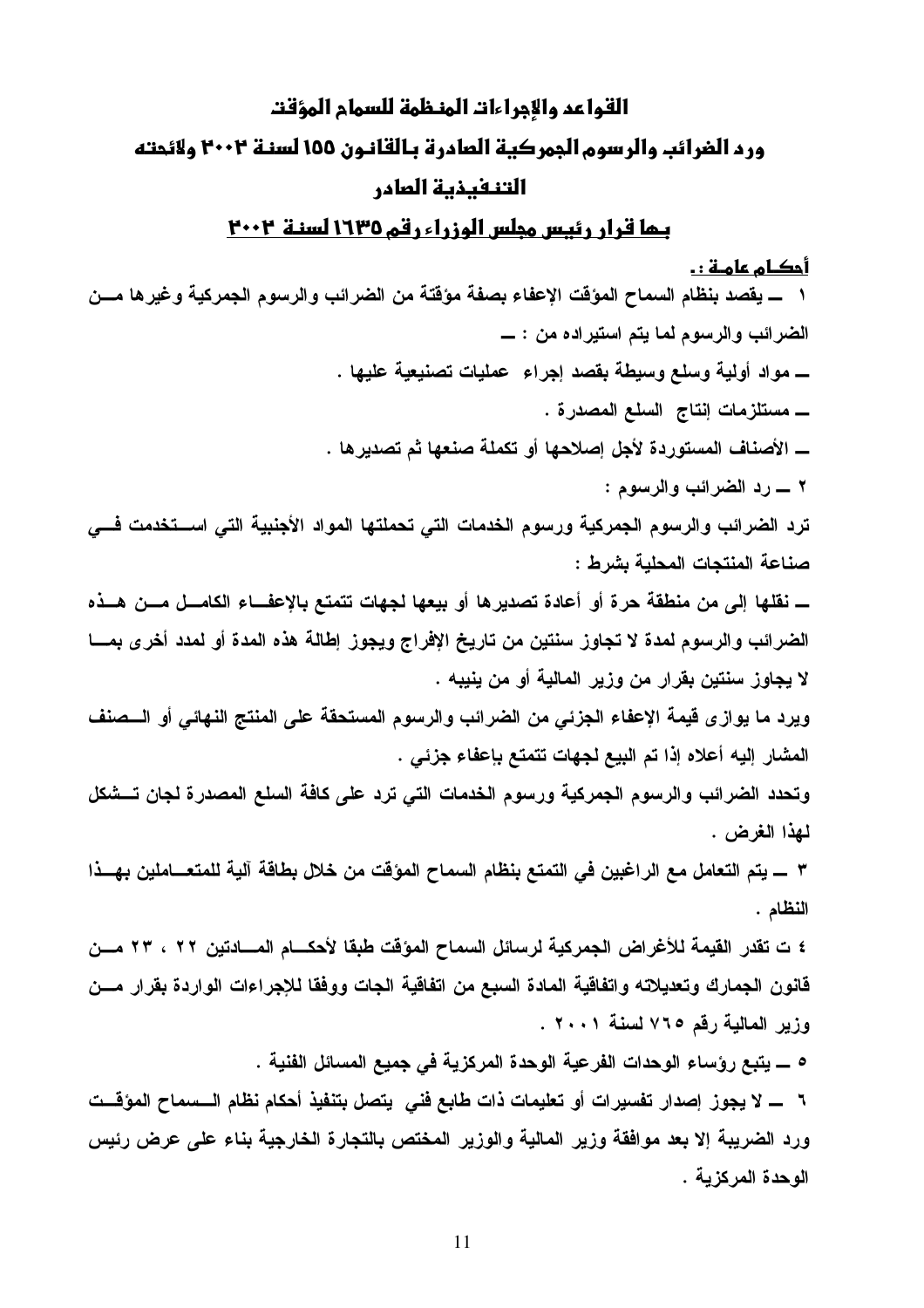# أولا : دليــل المتـعـامليــن

١ ــــ بداية التعامل بنظام السماح المؤقت ورد الضريبة : توجه إلى الوحدة الفرعية للسماح المؤقت في الموانئ والمنافذ البحريسة والجويسة والبريسة ومعسك المستندات الآتية : ا ــــ ترخيص مزاولة النشاط . ب ـــ البطاقة الاستير ادية ( بطاقة استير اد الاحتياجات بالنسبة للمشروعات الإنتاجية ) ج \_ البطاقة الضريبية . د ــــــ تعهد بأخطار الوحدة المتعامل معها بأية تغييرات في البيانات المقدمة لتحصل على بطاقــــة آليــــة للمتعاملين بهذا النظام . يطبق نظام السماح المؤقت على ما يتم استيراده من : ـــــ مواد أولية وسلع وسيطة بقصد إجراء عمليات تصنيعية عليها . ٣ ـــ الموقف الإستيرادي للسلع المفرج عنها بهذا النظام : تعفي هذه المواد والسلع والمستلزمات والأصناف من القواعد الاستيرادية التي تنظمها اللائحة التنفيذية للقانون ١١٨ لسنة ١٩٧٥ بشأن الاستيراد والتصدير . ٤ ـــــ شروط التمتع بالإعفاء المؤقت من الضرائب والرسوم الجمركية وغيرها من الضرائب والرسوم لما يتم استيراده بنظام السماح المؤقت : \_ إيداع تامين أو ضمان بقيمة الضرائب والرسوم بأحد الصور الآتية منفردة أو مجتمعه . ـــ ضمان نقدي أو ضمان مصرفي . للمحاسبات ، وفقا لتقدير أحد مراقبي الحسابات الذين تضمهم قائمة يصدر بها قرار من وزير الماليــــة والوزير المختص بالتجارة الخارجية . ـــــــــــ تعهد شخصـي من المنشآت التي تعمل بنظام التصدير لمدة لا تقل عن ثلاث ســــنوات ســـــابقة علــــي تقديم طلب استخدام هذا النظام ويشترط ألا يكون مقدم التعهد قد أرتكب أي مخالفات لنظـــام الـــسماح المؤقت ، ويسمح لهذه المنشآت بتقديم التعهد في حدود لا تجاوز ٢٠% من أعلى قيمــــة لـــصـادراتها خلال أية سنة من السنوات الثلاثة السابقة . ويجوز استخدام الرصيد المتبقى من خطابات الضمان المودعة بالوحدة عن عمليات سابقة في ضـــمان المستحقات عن بضائع أخر ى واردة بهذا النظام . كما يجوز تقديم ضمان عن الكميات المتبقيــــة مـــن البضائع في حالة التصدير الجزئي مقابل استرداد الضمان الأصلي . ٥ \_\_ أين يقدم الضمان : تقدم الضمانات بكافة أنواعها إلى الوحدة المركزية ومقرها مبنى الضرائب على المبيعات بالحي العاشر مدينـة نصر ــــ القاهر ة ، أو الوحدات الفرعيـة بـالموانـئ والمنـافذ البحريـة والجويـة والبريـة .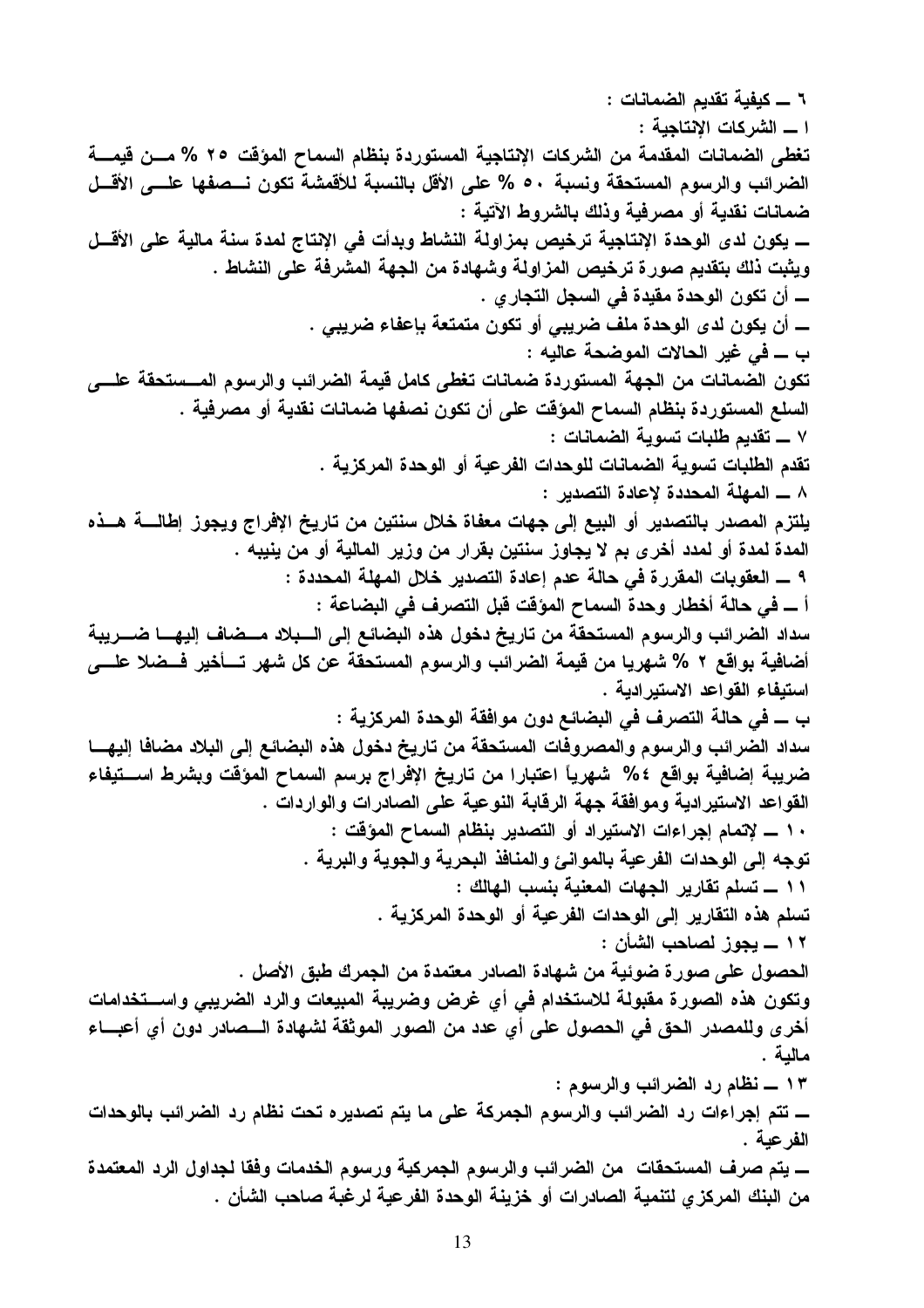## ثانيا : الدورة المستندية لاجراءات السمام المؤقت ورد الضريبة والرسوم الجمركية

#### الإجراءات بالوحدة الفرعية

١ ــ اجر اءات الوارد: مرحلة تقديم المستندات : يقوم صاحب الشأن أو من ينوب عنه بتجهيز النموذج الخاص بالسماح المؤقت و ملء بياناته و كــذا استمارة التكويد و التوقيع على الإقرار الجمركية و استمارة التكويد و إرفاق المستندات الآتية : - إذن التسليم الملاحي الفواتير باللغات الإنجليزية أو الفرنسية أو العربية .  $\sim$ - قَائِمة العبو ة . بطاقة التعامل بنظام السماح المؤقت .  $\overline{\phantom{a}}$ شهادة المنشأ في حالة طلب الإعفاء من الضرائب و الرسوم الجمركية على السلع السواردة مسن  $\sim$ دول مبر ۾ معهم أتفاق تفضيلات جمر کية . و يقدم الملف كاملاً لموظف الاستقبال بالوحدة الذي يقوم بمراجعة الملف و مرفقاته و يقسوم باسستلام الملف مقابل تسليم مقدم الإقرار نحاسه بوضع رقمها على غلاف الملف . مرحلة الإجراءات الجمركية : إدراج البيانات بالحاسب الآلي و طباعة الإقرار المميكن و إرفاقه بملف الإقرار الذي يسلم إلى اللجنة التي تظهر أسمائهم بالإقرار المميكن ( و التي تضم أمور حركة – مأمور تعريفة – مسئول من الفحص ) . حيث تنتقل اللجنة لمعاينة الرسالة في وجود صاحب الشأن أو مندوبه حيث تتولى اللجنة الآتي : تتولى اللجنة فض أختام الحاويات و التوقيع على محضر فض الأختام أو فتح الطـــرود و يقـــوم مأمور التعريفة بمعاينة الرسالة و مطابقة الصنف الوارد الفعلي على مـــا دون بالمـــستندات ( و الفواتير و الإقرار المميكن ) و التأكد من صحة البند و القيمة طَّبقاً لآتفاقية الجات . و يقوم مأمور التعريفة بكشف النسبة المطلوبة و مطابقة الكميات و الأعداد السواردة علسى ورد ببيان العبوة و تحديد العجز و الزيادة إن وجد . و. يتولَّى مسئول الفحص و مأمور. الحركة بسحب ثلاث عينات من كل صنف و يستم تحريز هـــا و. التوقيع عليها من مأمور الحركة و مسئول الفحص و المستورد أو مندوبه ، و يحسنفظ بإحسداها بالوحدة الفرعية و ترسل الثانية إلى مصلحة الرقابة الصناعية و تسلم الثالثة إلى المــستورد أو مندويه . و يجوز بناء على طلب مقدم من المستورد لمدير الوحدة الفرعية قبل بداية الإجـــراءات تحريـــز  $\overline{\phantom{a}}$ أكثر من عينة إضافية لاستخدامها في التصدير في أكثر من منفذ .

- وفي حالة تعذر سحب عينات يتم أرفاق كتالوجات أو رسومات أصلية صادرة من المنتج تمكن من المطابقة عند إعادة التصدير .
- ويكون مسئول الفحص مسئولا عن تحديد جهات العرض الرفابية المطلوب العرض عليهـــا قبـــل  $\sim$   $-$ الإفراج ـــ أن وجدت .
- في حالة عدم وجود أي ملاحظات بين الوارد الفعلي والوارد بالمستندات السذي تسم إدراجسه بالحاسب الآلى يوقع أعضاء اللجنة على الإقرار الجمركي المميكن بالمعاينة والمطابقة .
- يتم استلام الضمان ( البنكي أو النقدي ) وفي حالة وجود أرصدة ضمانات للمـــستورد أيـــا كــــان  $\overline{\phantom{a}}$ نوعها تقوم الوحدة بالتخصيم من هذه الضمانات .
- ويقوم بتسجيل بيانات هذه الضمانات على شهادة الإجراءات وتسجيل بيانات الضمانات بالحاســب الآلي وإرساله إلى الوحدة المركزية .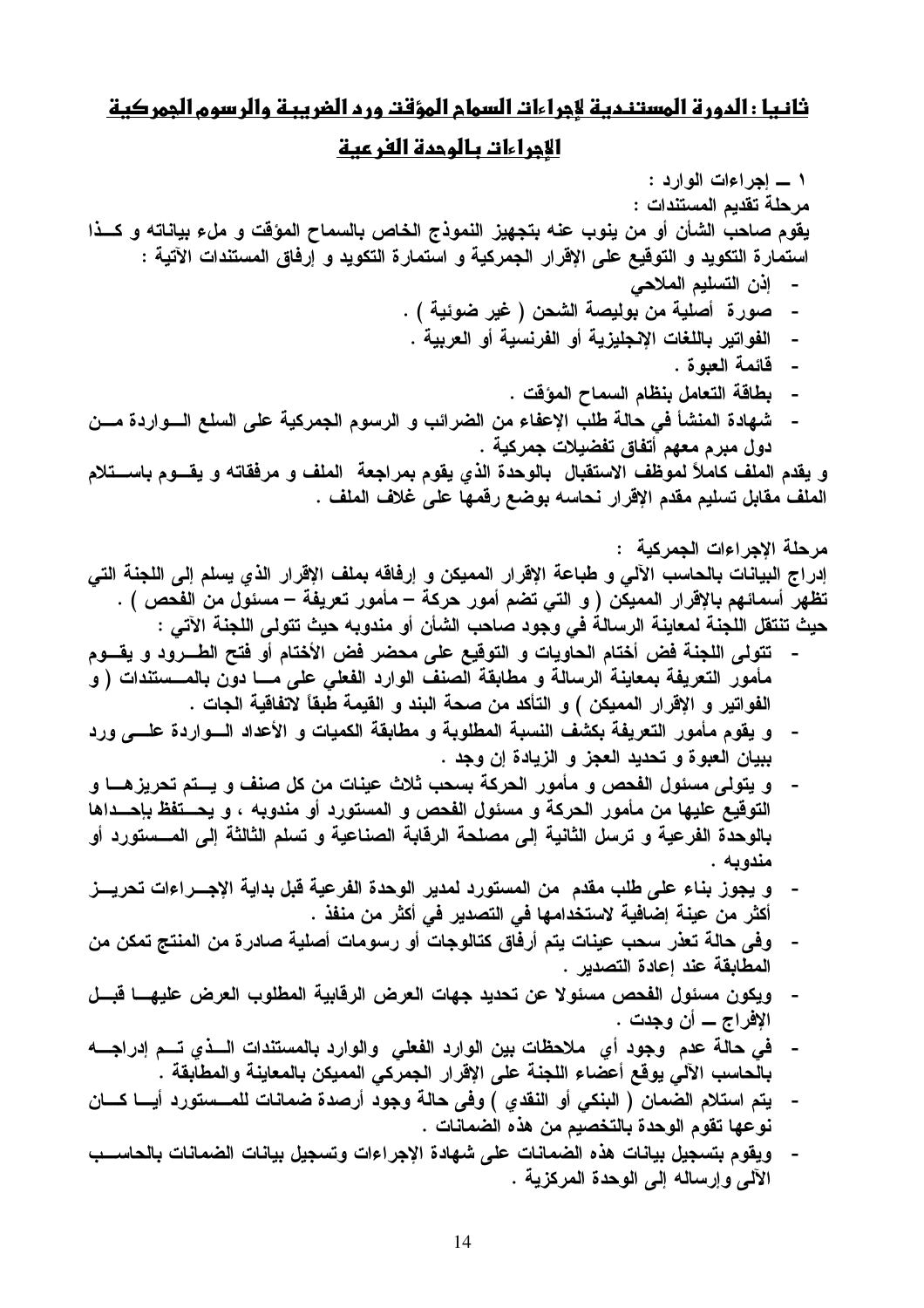- يقوم مدير التعريفة بالتوقيع على نسختي أذن الإفراج بعد التأكد من استيفاء القيود الرقابية ـــ أن وجدت ــــ وتحصيل العوائد والرسوم ــــ أن وجدت ــــ ويرسل أصل أذن الإفراج مرفقا به صور ضوئية طبق الأصل من الفاتورة وبيان العبوة إلى قسم الاستقبال حيث ينادى على رقم النجاسة ويسلم أصل أذن الإڤراج مرفقا بها صورة ضوئية طبق الأصل من الفواتير وبيان العبوة إلى باب الصر ف .
	- ملحصه ظة
- يجب أن تتم الإجراءات خلال مدة أقصاها ٢٤ ساعة من تقديم المستورد للملف كاملا في شباك الاستقبال وفي حالة عدم الانتهاء منها خلال هذه المدة يقوم رئيس الوحدة الفرعية بإبلاغ رئيس الوحدة المركزية بجهات التأخير .
- تعفي السلع المفرج عنها بنظام السماح المؤقت من القواعد الاستيرادية التي تنظمها اللائحة التنفيذية رقم ٢٧٥ لسنة ٩١ المنفذة لأحكام القانون رقم ١١٨ لسنة ٧٥ في شأن الاستيراد والتصدير .
- في حالة عدم المطابقة بين الوارد الفعلى والمدون بالمستندات يخطر صاحب الشأن كتابة ويعطى مهلة للرد ويتبع إجراءات التظلم المعتادة وفي حالة ضرورة تعديل بعض البيانات يعاد إدراج البيانات الصحيحة على نفقة صاحب الشأن .
- في حالة أتساع نطاق عمل الوحدات الفرعية وبعد أماكن التخزين عن مقر الوحدة الفرعية ولتسهيل العمل يتم إيفاد لجان من ( مأمور تعريفة ـــ مأمور حركة ومسئول فحص ) إلى الأماكن
- البعيدة وتكون هذه اللجان تابعة للوحدة الفرعية ليقومون بإتمام إجراءات المعاينة والمطابقة على أن تتم باقى الإجراءات بالوحدة الفرعية .
	- ٢ ــــ إجراءات إعادة تصدير السلع السابق ورودها بنظام السماح المؤقت :
		- مرحلة تقديم المستندات :
- يقوم صاحب الشأن أو مندوبه باستيفاء شهادة الصادر على النموذج المعد لذلك ويوضح بها شهادات الوارد التي سبق الإفراج عنها بنظام السماح المؤقت الداخلة في إنتاج الأصناف المصدرة ويرفق بها المستندات الآتية :
	- بيان العبوة .
	- ــــــ فـاتورة الأصنــاف المصدرة .
	- ـــــ بطاقة التعامل بنظام السماح المؤقت .  $\blacksquare$
	- ـــــــ موافقة الـجـهات الرقابيـة ( أن وجدت )
- وأي مستندات أخرى تطلبها الجمارك تكون ضرورية لعملية التصدير ، وتسلم إلى موظف  $\blacksquare$ الاستقبال بالوحدة الفرعية حيث يتم مراجعة الملف والمرفقات ويعطى لصاحب الشأن نحاسه برقم مسلسل يتم تسجيله على غلاف الملف .
	- الإجراءات الجمركية :
- تقوم الوحدة الفرعية بإدراج بيانات الشهادة بالحاسب الآلي حيث يتم ترقيم الإقرار برقم ٤٦ ك م وتوضح أسماء لجنة الإجراءات ( مأمور تعريفة ــ مـــأمور حركة ـــ مسئول فحص ) وتتولى هذه اللجنة أتمام الإجراءات كالآتي :
- يقوم مدير التعريفة بالتوقيع على نسختي أنن الإفراج الصادر بعد سداد أي عوائد أو ملاحظات أو رسوم ( أن وجدت ) ويسلم الأصل مرفقا به صور ضوئية طبق الأصل من الفواتير وبيان العبوة للمصدر مقابل استرداد النحاسة ، وترسل الصورة مرفقا بها صور ضوئية طبق الأصل من الفواتير وبيان العبوة لباب الدخول .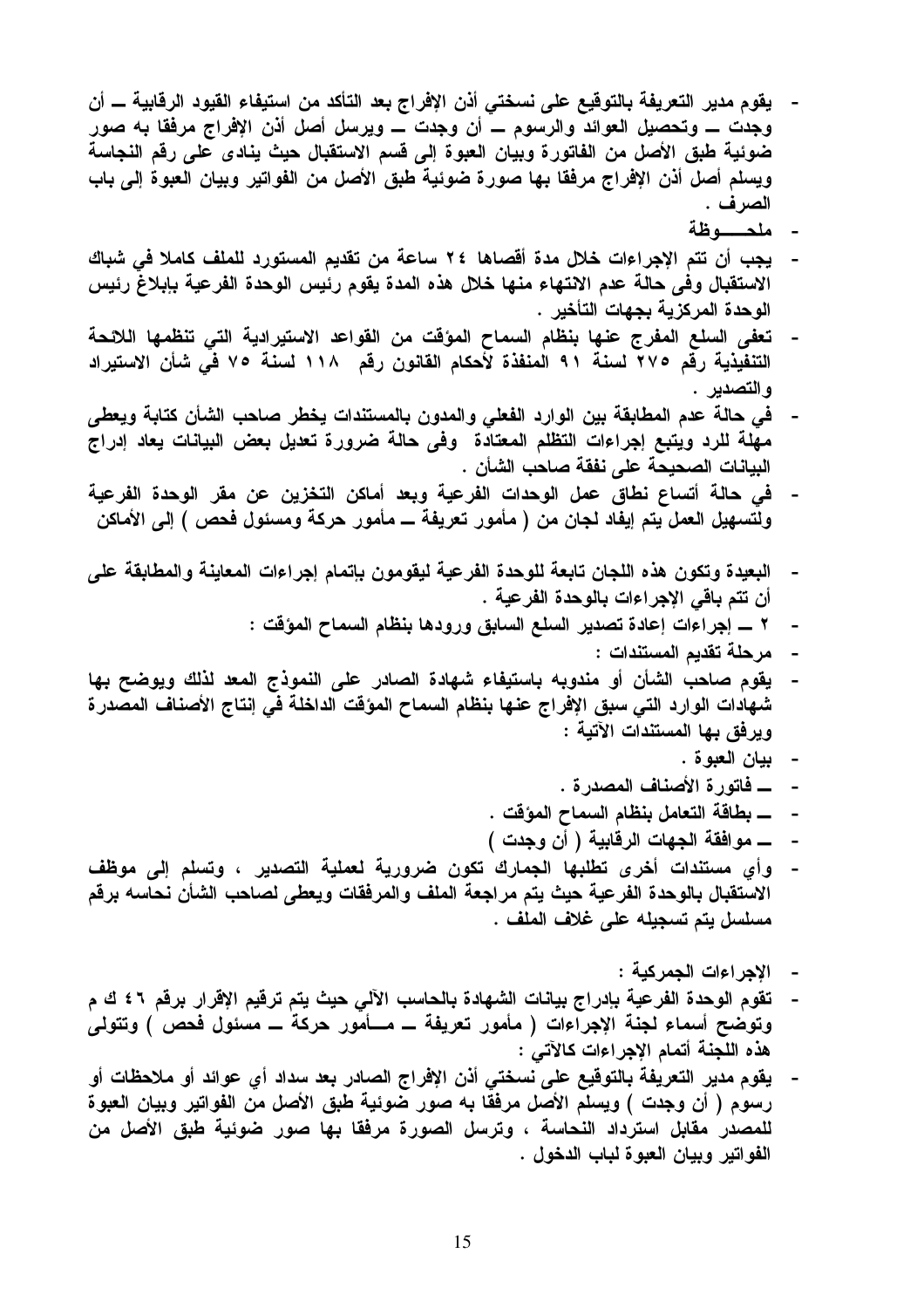- يتقدم صاحب الشأن أو مندوبه بأصل أذن إفراج الصادر ومرفقاته ومستندات التصدير (أذن الشحن )
- لمدير حركة جمرك الصادر حيث يقوم بمراجعة صلاحية أذن الشحن واثبات رقمه وأسم الباخرة والتوكيل الملاحي على أذن الإفراج الصادر والسماح بدخول البضاعة إلى الدائرة الجمركية ، وإحالةً أصل أذن إفراج الصادر إلى معاون الرصيف حيث يتم شحن الرسالة تحت ملاحظة الجمارك وفي وجود مندوب التوكيل الملاحي .
- معاينة الرسالة ومطابقتها بالعينات المحرزة لدى الجمارك أو المصدر ( في الحالات التي يتم فيها سحب عينات) ـــ أو الكتالوجات ـــ ثم يعاد تحريز العينة .
- مطابقة الصادر الفعلى من حيث الصنف والكميات مع البيانات المقر عنها بالشهادة الجمركية واتخاذ الإجراءات القانونية في حالة عدم المطابقة وتقوم الوحدة الفرعية بإجراء أي تعديل على ما سبق إدخاله بالحاسب الآلي على ضوع المعاينة الفعلية .

بعد تمام شحن الرسالة يعاد إلى قسم حركة الصادر :

- أصل أذن أفراج الصادر من الرصيف موضحا عليه بيان الأصناف التي تم شحنها بالفعل مختوما بخاتم ربان الباخرة .
	- صورة أذن أفراج الصادر من باب الدخول مرفقا به كارتات الدخول .
	- يقوم مدير حركة جمرك الصادر بإرفاق أصل أذن أفراج الصادر ومرفقاته.
		- صور أذن أفراج الصادر ومرفقاته إلى الوحدة الفرعية .

<u>ويـــــــــــراعى</u> : ــــ يجوز تعديل بيانات شهادة الصادر قبل معينة الرسالة دون تحميل المصدر أية غرامات أو مصروفات بسبب هذا التعديل . ــــ في حالة عدم وجود عينة محرزة مع المصدر من الصنف الوارد يتم سحب عينتين من الصنف المصدر ويتم تحريزها وتسلم أحداها لصاحب الشأن ويحتفظ بالثانية بالوحدة الفرعية ، ويسمح بالتصدير على أن تتم المطابقة بعد ذلك وقبل التسوية .

ـــــــ يسلم للمصدر صورة ضوئية من شهادة الصادر معتمدة من الجمرك ( طبق الأصل ) وللمصدر الحصول على أي عدد من الصور الموثقة لشهادة الصادر دون أي أعباء مالية .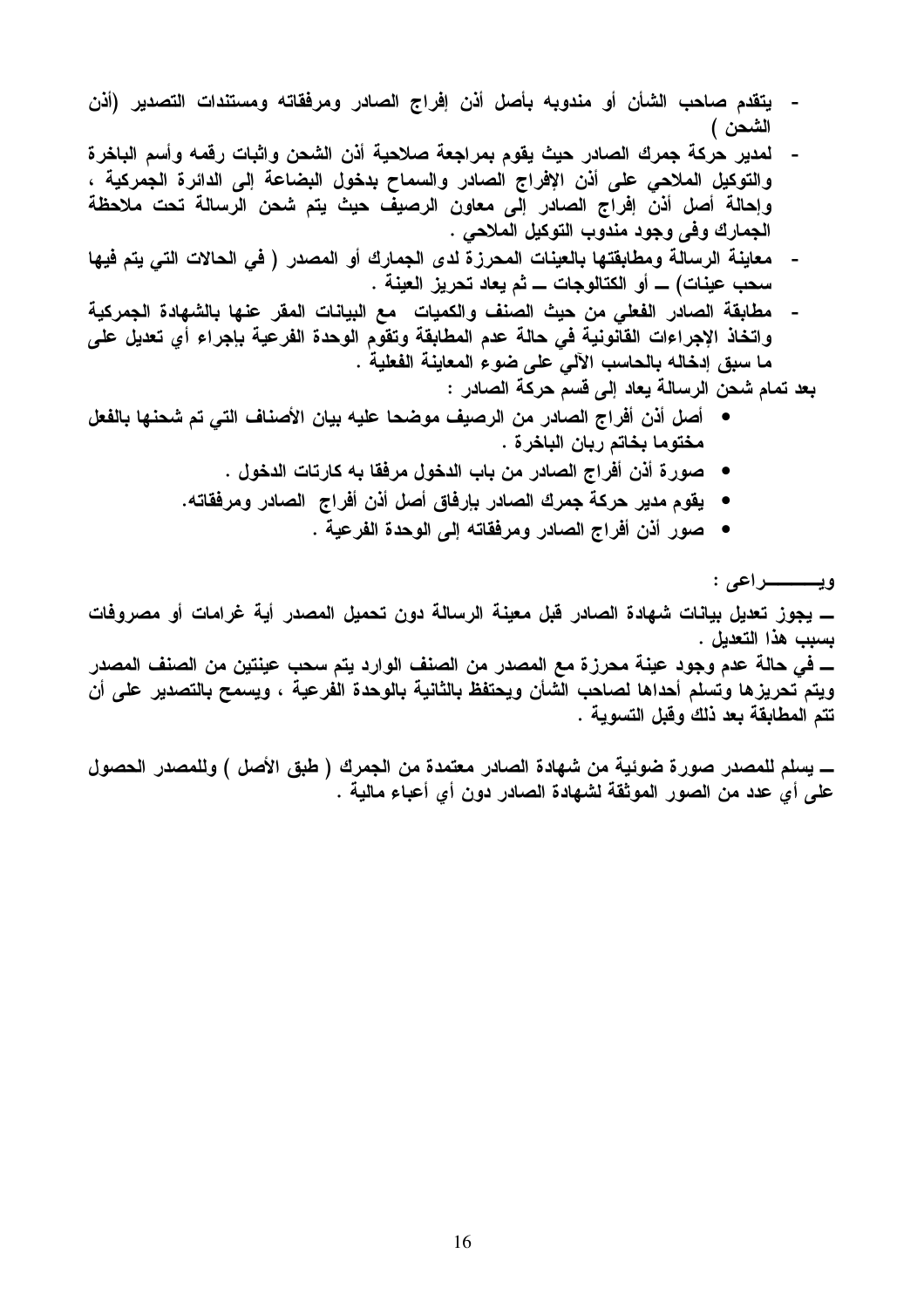## ثالثا : ادراءات الرسائل المباعة الى جمات معفاة كليا أو دزئيا

يقوم صاحب الشأن أو من ينيبه باستيفاء النموذج المعد لذلك مرفقا به : ـــــــ فاتورة أصلية بالأصناف المعفاة . ــــــ أمر التوريد للجهة المعفاة . ـــ شهادة من الـهيئة المشرفة على الجهة المعفاة المباع لها موضحا بـها سند الإعفاء إلى موظف الاستقبال بالوحدة الفرعية ، الذي يقوم بمراجعة الملف ومرفقاته واستلامه مقابل أعطاء مقدم البيان نحاسه برقم مسلسل يوضع على غلاف الملف . ــــــــ تقوم الوحدة الفرعية بإدراج بيانات الشهادة بالحاسب الآلى لترقيمه رقم ٤٦ ك . م وإظهار لجنة الإجراءات ( مأمور تعريفة ـــ مأمور حركة ـــ مسئول فحص ) . ــــ تقوم اللجنــة بـالمعاينــة والمطابقة وإحالـة الملف إلـى إدار ة الإعفاءات بـالقطاع الـجمركي . ــــ تقوم إدارة إعفاءات القطاع بمراجعة مستندات الإعفاء والتأكد من مطابقة الأصناف المباعة ( على ضوء المعاينةُ الفعلية ) لنص الإعّفاء والتأشير على الشهادة الجمركية بمشروع الإعفاء وترسل إلى الوحدة الفرعية لإتمام باقى الإجراءات . ــــ تقوم الوحدة الفَّرعية بتسليم صاحب الشأن شهادة معتمدة تفيد تمام البيع للجهة المعفاة والاحتفاظ بأصل النموذج لإتمام إجراءات الرد بموجبه ويتم أخطار الإدارة العامة لمتابعة الإعفاءات بصورة معتمدة من النموذج لأعمال شئونها .

# <u>رابـها : إجراءات التسويـة على الرسائل المصدرة بـنـظام السمام المؤقت أو المبـاعة للجمات</u> المعفاة وفقا لمذا النظام

١ ــــ يقدم المصدر طلب التسوية إلى الوحدة الفرعية أو الوحدة المركزية على أن يوضح بطلبه البيانات الآتية : ـــــ إقرارات الصادر المعتمدة . ــــــ شـهـادة البيــع للـجـهات المـعفـاة والمـعتمدة من الـوحدة الـفرـعيـة . تقارير الجهات المعنية الخاصة بنسب الهالك . ٢ \_ إجراءات التسوية : ـــــ تقوم الوحدة فور التقدم بطلب التسوية باستدعاء بيانات الوارد والصادر والتأكد من صحتها وبعد إدراج بيانات نسب الهالك ( أن وجدت ) يتم معالجة هذه البيانات بواسطة الحاسب الآلي لمعرفة المبالغ والضمانات التي يتعين ردها أو الإڤراج عنها أو تسويتها وإذا كان الرد عن طريق الوحدة الفرعية ، وتقوم الوحدة المركزية بإرسال تأكيد رد أو الإفراج عن الضمانات إلى الوحدات الفرعية فور استقبالها البيانات من الوحدات الفرعبة . تقوم الوحدة الفرعية بطباعة كشف الحاسب الآلي ( إشعار ) بالمبالغ أو الضمانات أو التعهدات إلى سيتم ردها أو الإفراج عنها أو تسويتها وتسليم الكشف ( بالأشعار) لصاحب الشأن، بعد ختمه وتجيله بسجل خاص ، ولصاحب الشأن الحصول على كشف بأرصدة أذون الوارد وأرصدة ضماناته .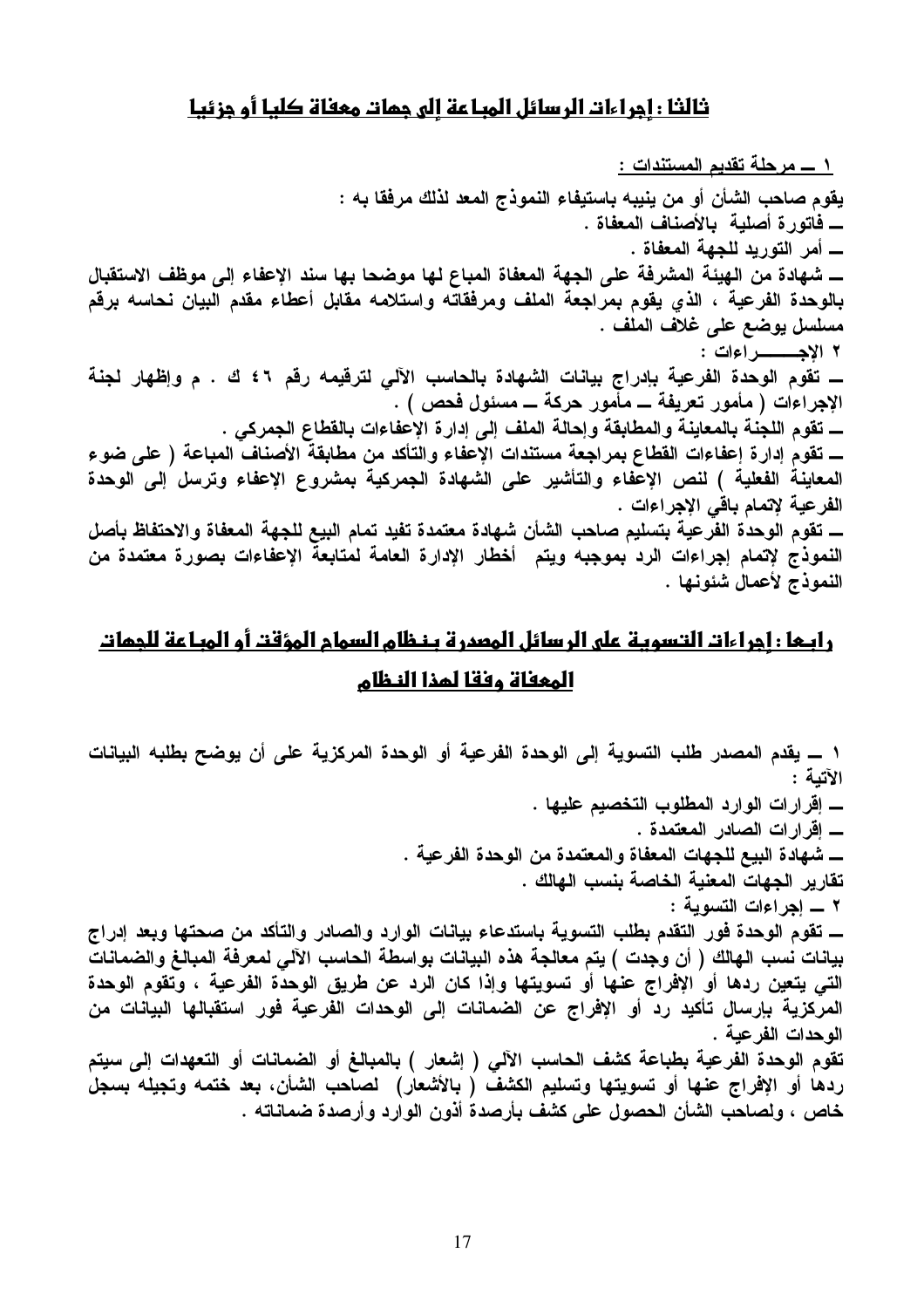# خامسا : قواعد التصرفات في السلع الواردة بنظام السوام المؤقت في غير الأغراض التي

استور دت من أجلما :

في حالة رغبة المستورد لسلع تم الإفراج عنها بنظام السماح المؤقت التصرف في هذه السلع بالسوق المحلي سواء للإنتاج أو الاتجار عليه إتباع القواعد الآتية : ١ ـــ يقوم صاحب الشأن أو من ينيبه باستيفاء إقرارا برسم الإفراج على النموذج المعد لذلك على أن يحدد به : ــــــ أرقام إقرارات الوارد السابق الإفراج عنها برسم السماح المؤقت الخاصة بهذه الأصناف . ــــــ استيفاء القواعد الاستير ادية طبقا للائحة التنفيذية لقانون الاستير اد والتصدير السارية . ـــــ يقدم الملف كاملا المستندات إلى موظف الاستقبال بالوحدة الفرعية . ٢ ــــ يقوم موظف الاستقبال بمراجعة الملف ومرفقاته ويؤشر بإدراج بياناته بالحاسب الآلي مقابل تسليم مقدم الإقرار نحاسه برقم مسلسل ويقوم بإثبات رقم النحاسة وتاريخ تسليم ووقت تسليم الملف على غلاف الملف . ــــــ تقوم اللجنة المشكلة من ( مأمور التعريفة ــــ مأمور الحركة ــــ مسئول الفحص ) خلال ٤٨ ساعة من تقديم الملف كامل والمستندات المطلوبة بالآتي : ـــــ معاينــة الأصنــاف المطلوب التصرف فيـها ومطابقتها علـى إقرارات الوارد صنفا وكمـا \_ مراجعة قيمة الضرائب والرسوم والمصروفات المطلوب تحصيلها في تاريخ دخول هذه البضائع إلى البلاد ـــــ التأكد من استيفاء موافقة جهة الرقابة النوعية على الصادرات والواردات . ٣ ــــ تقوم الوحدة الفرعية بتحصيل الضرائب والرسوم والمصروفات المستحقة على هذه الأصناف مضافا إليها ضريبة إضافية بواقع ٢%شهريا من قيمة الضرائب والرسوم المستحقة عن كل شهر اعتبارا من تاريخ دخول هذه المواد والأصناف إلى البلاد . ٤ ـــ يقوم مدير التعريفة بعد استيفاء كافة الإجراءات السابق التنويه عليها بالتوقيع على نسختي أذن الإفراج ، ويحتفظ بصورة أذن الإفراج بالملف ويسلم مقدم الإقرار أصل أذن الإفراج . ٥ ـــ تقوم الوحدة الفرعية بإتمام إجراءات تسوية إقرار الإفراج النهائي بالمطابقة والمقارنة بين شهادات الوارد والسابق الإفراج عنها برسم السماح المؤقت وإقرارات الوارد بالتصرف فى البضاعة وخطاب الجهة المعنية بنسب الـهالك ( أن وجدت ) .

# سادسا : اجراءات رد الضرائب والرسوم الجمركية ورسوم الخدمات التي تحملتما المواد الأُجنبية التي استخدمت في صناعة المنتجات المحلية المصدرة :

أو لا : السلع المصدر ة إلى خارج البلاد أو المناطق الحر ة ١ ــــ يتقدم المصدر بطلب رد الضريبة إلى الوحدة الفرعية موضحا بطلبه الآت<u>ي :</u> ـــــ إقرارات الوارد التي تم بموجبها استيراد المواد الأجنبية المستخدمة في المنتج المصدر ( رقم البيان الجمركي ـــ تاريخه ـــ بلد الاستيراد ـــ بلد المنشأ ـــ أسم الصنف ـــ رفم إيصال السداد ) الإنتاج ) .